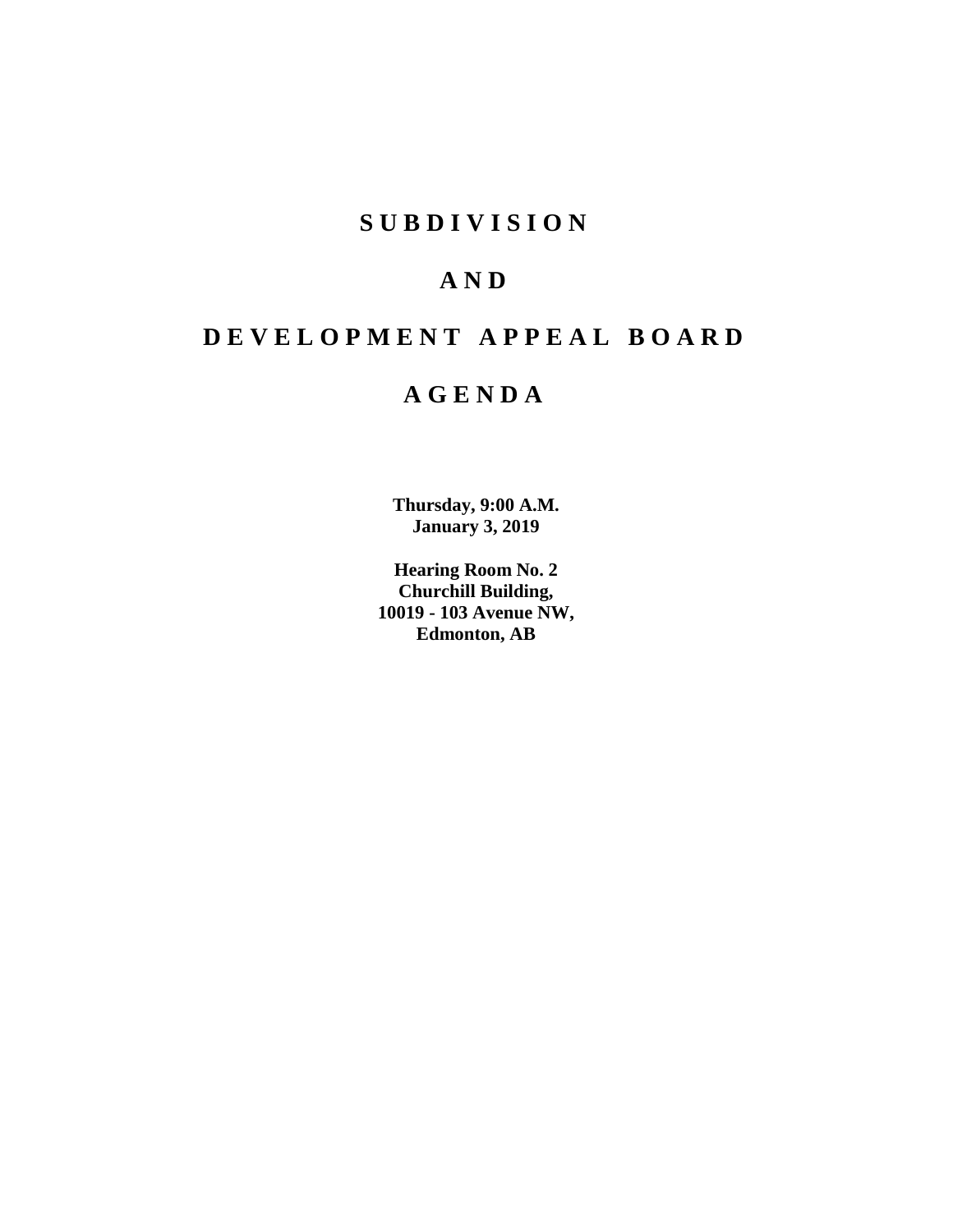# **SUBDIVISION AND DEVELOPMENT APPEAL BOARD HEARING ROOM NO. 2**

|   | 9:00 A.M.  | SDAB-D-19-001 | Develop a Cannabis Retail Sales                                                                                                                                                                                                                                                                  |
|---|------------|---------------|--------------------------------------------------------------------------------------------------------------------------------------------------------------------------------------------------------------------------------------------------------------------------------------------------|
|   |            |               | 7223 - 101 Avenue NW,<br>Project No.: 296200574-001                                                                                                                                                                                                                                              |
|   |            |               |                                                                                                                                                                                                                                                                                                  |
| H | 11:00 A.M. | SDAB-D-19-002 | Construct a Single Detached House with a rear<br>attached Garage, Uncovered Front Porch, front<br>and rear covered patios, fireplace and Basement<br>development (NOT to be used as an additional<br>Dwelling), and to demolish an existing Single<br>Detached House and rear Accessory Building |
|   |            |               | 13608 - 110 Avenue NW<br>Project No.: 283561303-001                                                                                                                                                                                                                                              |
|   | NOTE:      |               | Unless otherwise stated, all references to "section numbers" refer to                                                                                                                                                                                                                            |

*the authority under the Edmonton Zoning Bylaw 12800.*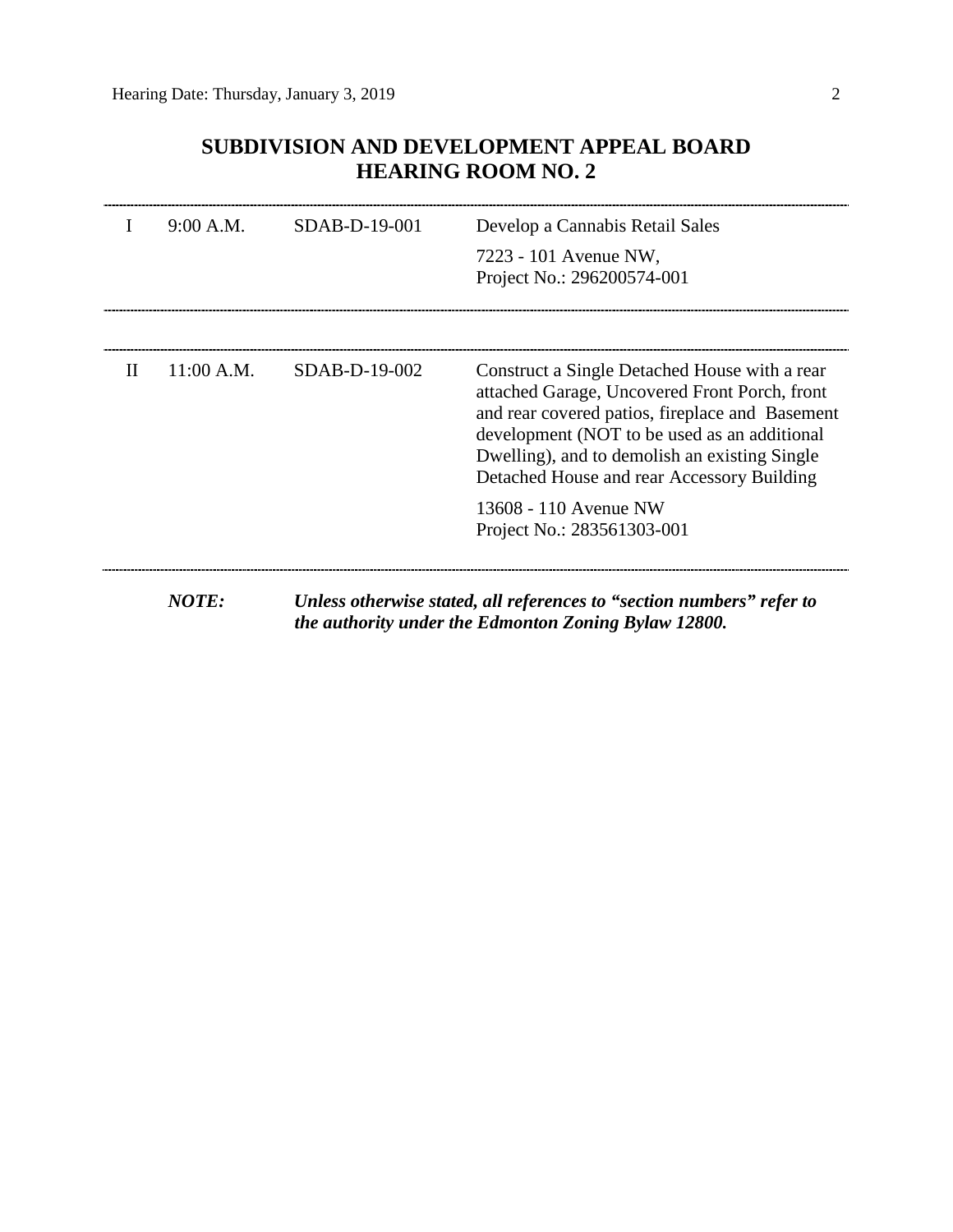| ITEM I: 9:00 A.M. |                                                        | FILE: SDAB-D-19-001                                     |  |
|-------------------|--------------------------------------------------------|---------------------------------------------------------|--|
|                   | AN APPEAL FROM THE DECISION OF THE DEVELOPMENT OFFICER |                                                         |  |
|                   | <b>APPELLANT:</b>                                      |                                                         |  |
|                   | <b>APPLICATION NO.:</b>                                | 296200574-001                                           |  |
|                   | <b>APPLICATION TO:</b>                                 | Develop a Cannabis Retail Sales                         |  |
|                   | <b>DECISION OF THE</b><br>DEVELOPMENT AUTHORITY:       | Refused                                                 |  |
|                   | <b>DECISION DATE:</b>                                  | December 7, 2018                                        |  |
|                   | <b>DATE OF APPEAL:</b>                                 | December 9, 2018                                        |  |
|                   | MUNICIPAL DESCRIPTION<br>OF SUBJECT PROPERTY:          | 7223 - 101 Avenue NW                                    |  |
|                   | <b>LEGAL DESCRIPTION:</b>                              | Plan 6083KS Blk 14A Lot 5A<br>Plan 6083KS Blk 14A Lot 5 |  |
|                   | ZONE:                                                  | (CSC) Shopping Centre Zone                              |  |
|                   | <b>OVERLAY:</b>                                        | Main Streets Overlay                                    |  |
|                   | <b>STATUTORY PLAN:</b>                                 | N/A                                                     |  |
|                   |                                                        |                                                         |  |

# *Grounds for Appeal*

The Appellant provided the following reasons for appealing the decision of the Development Authority:

> I wish to appeal the refusal of the Development Authority for the reason that the proposed Cannabis Retail Store does not comply with the minimum setback requirement from a public education facility. The deficiency of required vs proposed is only 2 metres. Section 105 (3) of the Gaming, Liquor and Cannabis Regulations states that a premise described in a cannabis licence may not have any part of an exterior wall that is located within 100 metres of (b) a building containing a school or a boundary of a parcel of land on which the building is located. This premise has a separation distance of 198 metres from the parcel of land which the school is built on, which is well over the required minimum distance of 100 metres. I would like to make a request that the board grant a variance in this unfortunate case.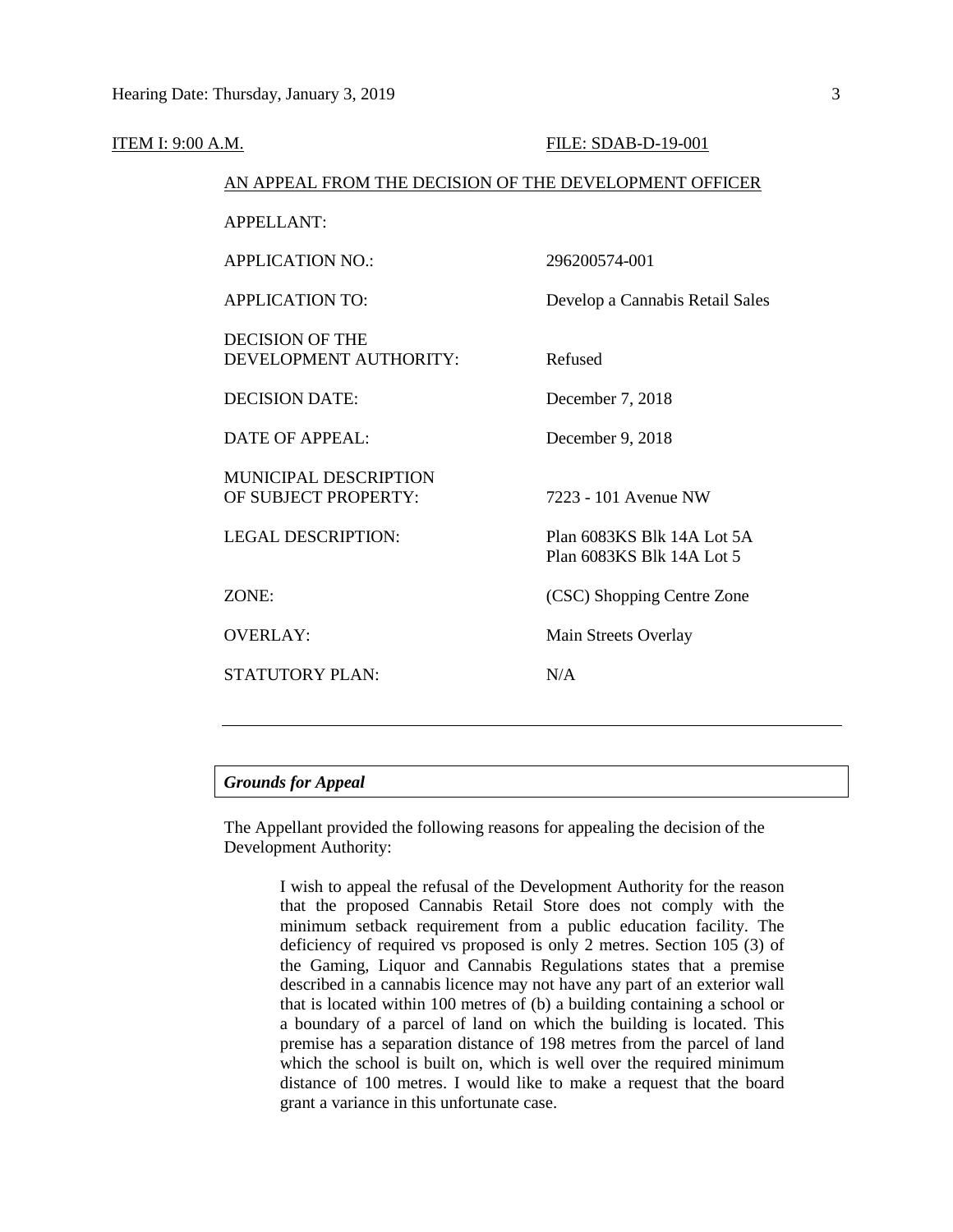### *General Matters*

## **Appeal Information:**

The *Municipal Government Act*, RSA 2000, c M-26 states the following:

# **Grounds for Appeal**

**685(1)** If a development authority

- (a) fails or refuses to issue a development permit to a person,
- (b) issues a development permit subject to conditions, or
- (c) issues an order under section 645,

the person applying for the permit or affected by the order under section 645 may appeal to the subdivision and development appeal board.

## **Appeals**

**686(1)** A development appeal to a subdivision and development appeal board is commenced by filing a notice of the appeal, containing reasons, with the board,

- (a) in the case of an appeal made by a person referred to in section 685(1)
	- (i) with respect to an application for a development permit,
		- (A) within 21 days after the date on which the written decision is given under section 642, […]

### **Hearing and Decision**

**687(3)** In determining an appeal, the subdivision and development appeal board

…

- (a.1) must comply with the land use policies;
- (a.2) subject to section 638, must comply with any applicable statutory plans;
- (a.3) subject to clauses (a.4) and (d), must comply with any land use bylaw in effect;
- (a.4) must comply with the applicable requirements of the regulations under the Gaming, Liquor and Cannabis Act respecting the location of premises described in a cannabis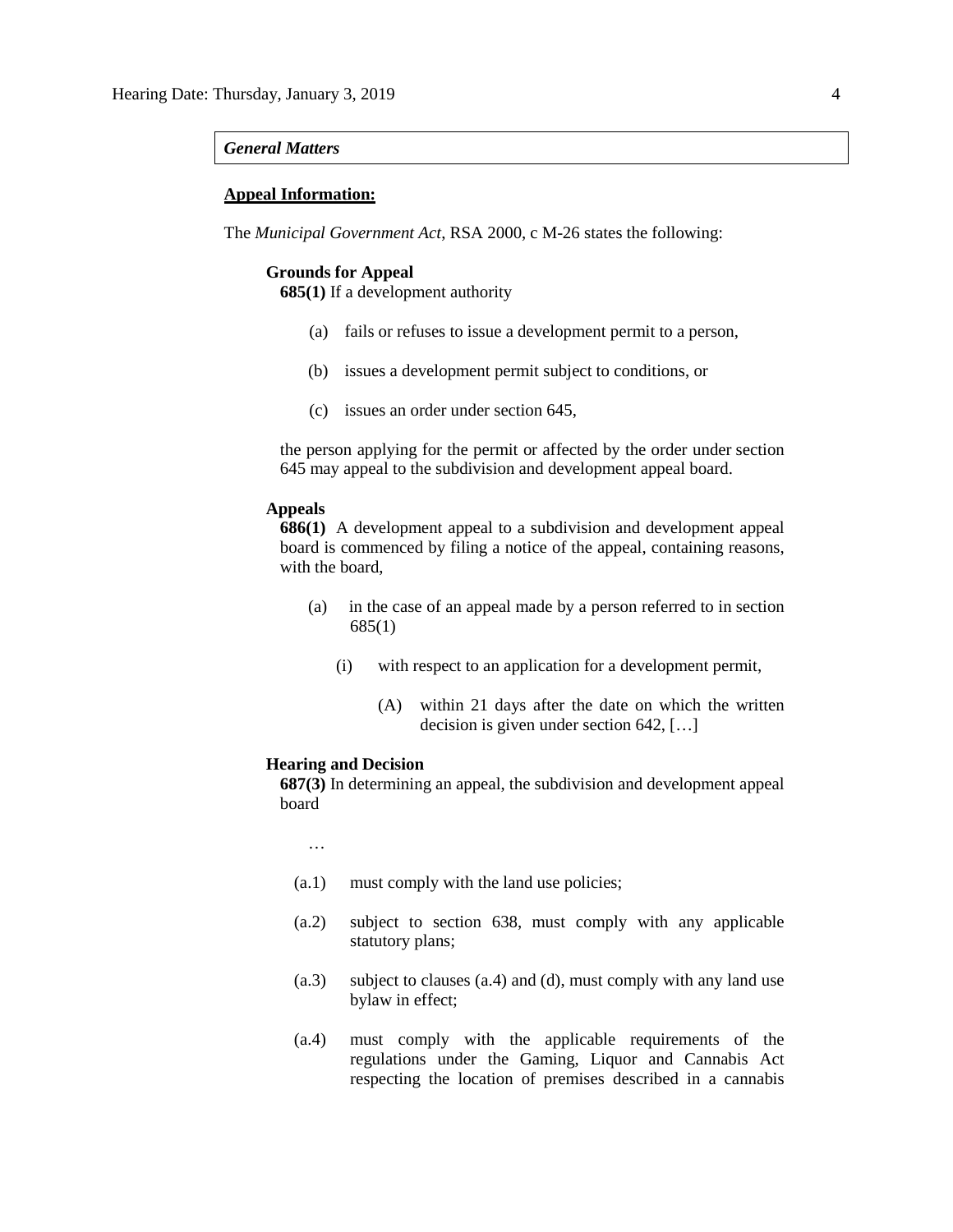licence and distances between those premises and other premises;

- …
- (c) may confirm, revoke or vary the order, decision or development permit or any condition attached to any of them or make or substitute an order, decision or permit of its own;
- (d) may make an order or decision or issue or confirm the issue of a development permit even though the proposed development does not comply with the land use bylaw if, in its opinion,
	- (i) the proposed development would not
		- (A) unduly interfere with the amenities of the neighbourhood, or
		- (B) materially interfere with or affect the use, enjoyment or value of neighbouring parcels of land,

and

(ii) the proposed development conforms with the use prescribed for that land or building in the land use bylaw.

### **General Provisions from the** *Edmonton Zoning Bylaw:*

Under section 320.2(3), **Cannabis Retail Sales** is a **Permitted Use** in the (CSC) Shopping Centre Zone.

Under section 7.4(9), **Cannabis Retail Sales** means:

development used for the retail sale of Cannabis that is authorized by provincial or federal legislation. This Use may include retail sales of Cannabis accessories. This Use does not include Cannabis Production and Distribution.

Under section 6.1, **Cannabis** means:

a cannabis plant and anything referred to in subsection (a) of this definition but does not include anything referred to in subsection (b) of this definition:

- a. Cannabis includes:
	- i. any part of a cannabis plant, including the phytocannabinoids produced by, or found in, such a plant, regardless of whether that part has been processed or not,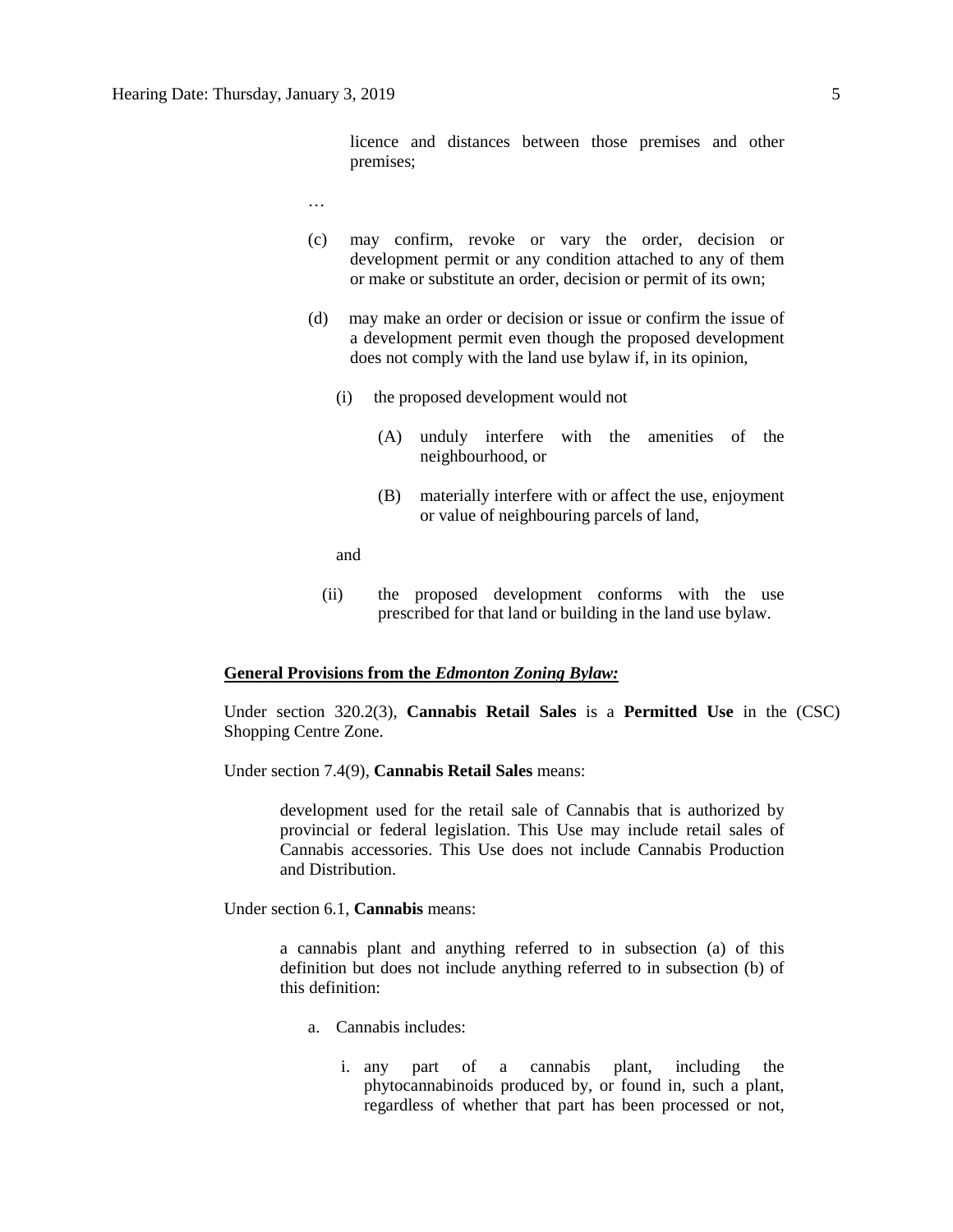other than a part of the plant referred to in subsection (b) of this definition.

- ii. any substance or mixture of substances that contains or has on it any part of such a plant;
- iii. any substance that is identical to any phytocannabinoid produced by, or found in, such a plant, regardless of how the substance was obtained.
- b. Notwithstanding subsection (a) of this definition, Cannabis does not include:
	- i. a non-viable seed of a cannabis plant;
	- ii. a mature stalk, without any leaf, flower, seed or branch, of such plant;
	- iii. fibre derived from a stalk referred in subsection (b)(ii) of this definition; and
	- iv. the root or any part of the root of such a plant.

Under section 7.8(9), **Private Education Services** means:

development for instruction and education which is not maintained at public expense and which may or may not offer courses of study equivalent to those offered in a public school or private instruction as a Home Based Business. This Use includes dormitory and Accessory buildings. This Use does not include Commercial Schools.

Under section 7.8(11), **Public Education Services** means:

development which is publicly supported or subsidized involving public assembly for educational, training or instruction purposes, and includes the administration offices required for the provision of such services on the same Site. This Use includes public and separate schools, community colleges, universities, and technical and vocational schools, and their administrative offices. This Use does not include Private Education Services and Commercial Schools.

Under section 6.1, **Site** means "an area of land consisting of one or more abutting Lots."

Section 320.1 states that the **General Purpose** of the **(CSC) Shopping Centre Zone** is "to provide for larger shopping centre developments intended to serve a community or regional trade area. Residential, office, entertainment and cultural uses may also be included within such shopping complexes."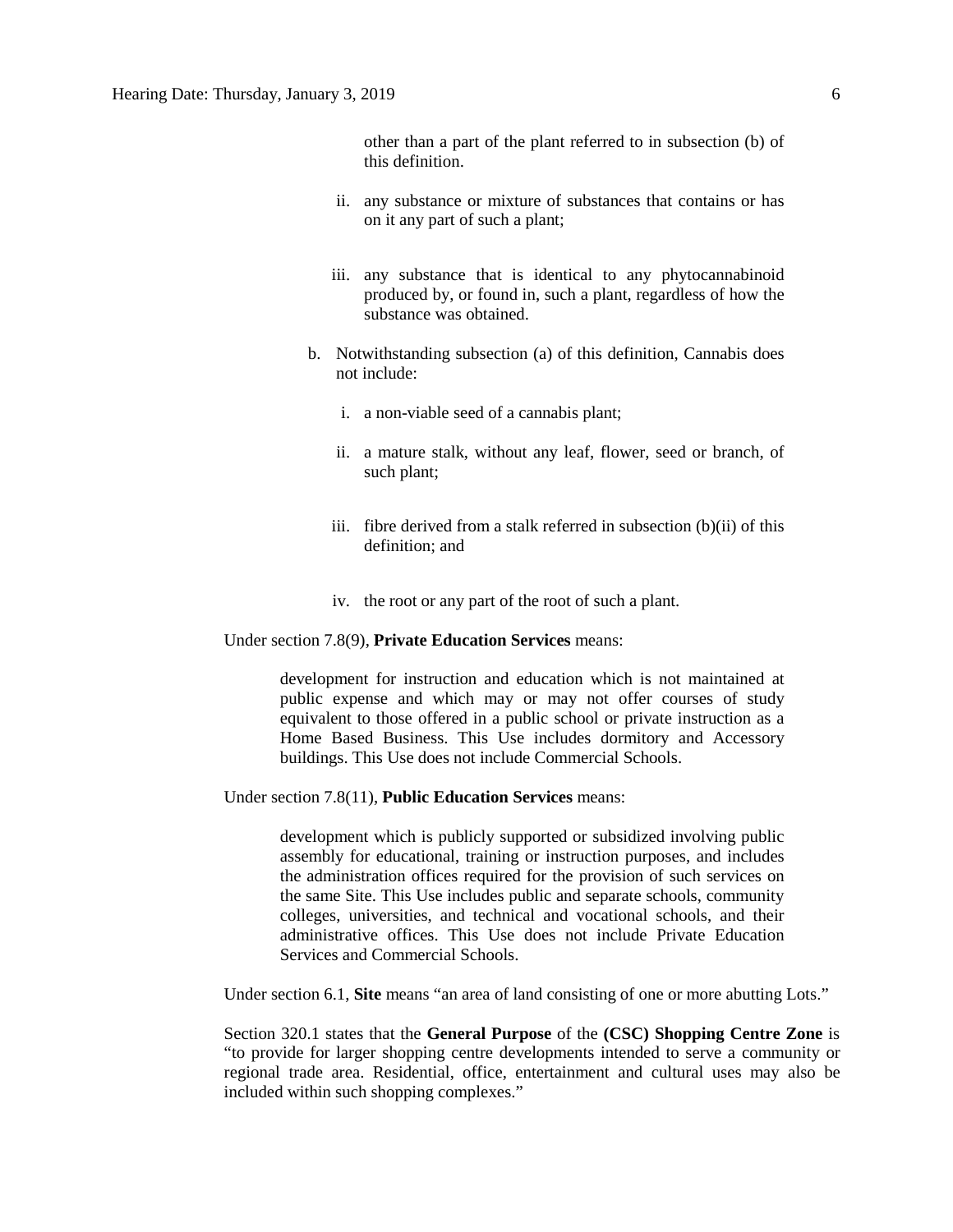Section 819.1 states that the **General Purpose** of the **Main Streets Overlay** is:

to encourage and strengthen the pedestrian-oriented character of Edmonton's main street commercial areas that are located in proximity to residential and transit-oriented areas, by providing visual interest, transparent storefront displays, and amenities for pedestrians.

## *Section 70 - Cannabis Retail Sales regulations*

- 1. Any Cannabis Retail Sales shall not be located less than 200 m from any other Cannabis Retail Sales. For the purposes of this subsection only:
	- a. the [200 m](javascript:void(0);) separation distance shall be measured from the closest point of the Cannabis Retail Sales Use to the closest point of any other approved Cannabis Retail Sales Use;
	- b. A Development Officer shall not grant a variance to reduce the separation distance by more than [20 m](javascript:void(0);) in compliance with [Section 11;](https://webdocs.edmonton.ca/InfraPlan/zoningbylaw/ZoningBylaw/Part1/Administrative/11__Authority_and_Responsibility_of_the_Development_Officer.htm) and
	- c. The issuance of a Development Permit which contains a variance to separation distance as described in 70(1)b shall be issued as a Class B Discretionary Development.
- **2. Any Site containing a Cannabis Retail Sales shall not be located less than [200 m](javascript:void(0);) from any Site being used for a public library, or for public or private education at the time of the application for the Development Permit for the Cannabis Retail Sales. For the purposes of this subsection only:**
	- **a. the [200 m](javascript:void(0);) separation distance shall be measured from the closest point of the subject Site boundary to the closest point of another Site boundary, and shall not be measured from Zone boundaries or from the edges of structures;**
	- b. the term "public library" is limited to the collection of literary, artistic, musical and similar reference materials in the form of books, manuscripts, recordings and films for public use, and does not include private libraries, museums or art galleries; and
	- **c. the term "public or private education" is limited to elementary through to high schools inclusive only, and does not include dance schools, driving schools or other Commercial Schools.**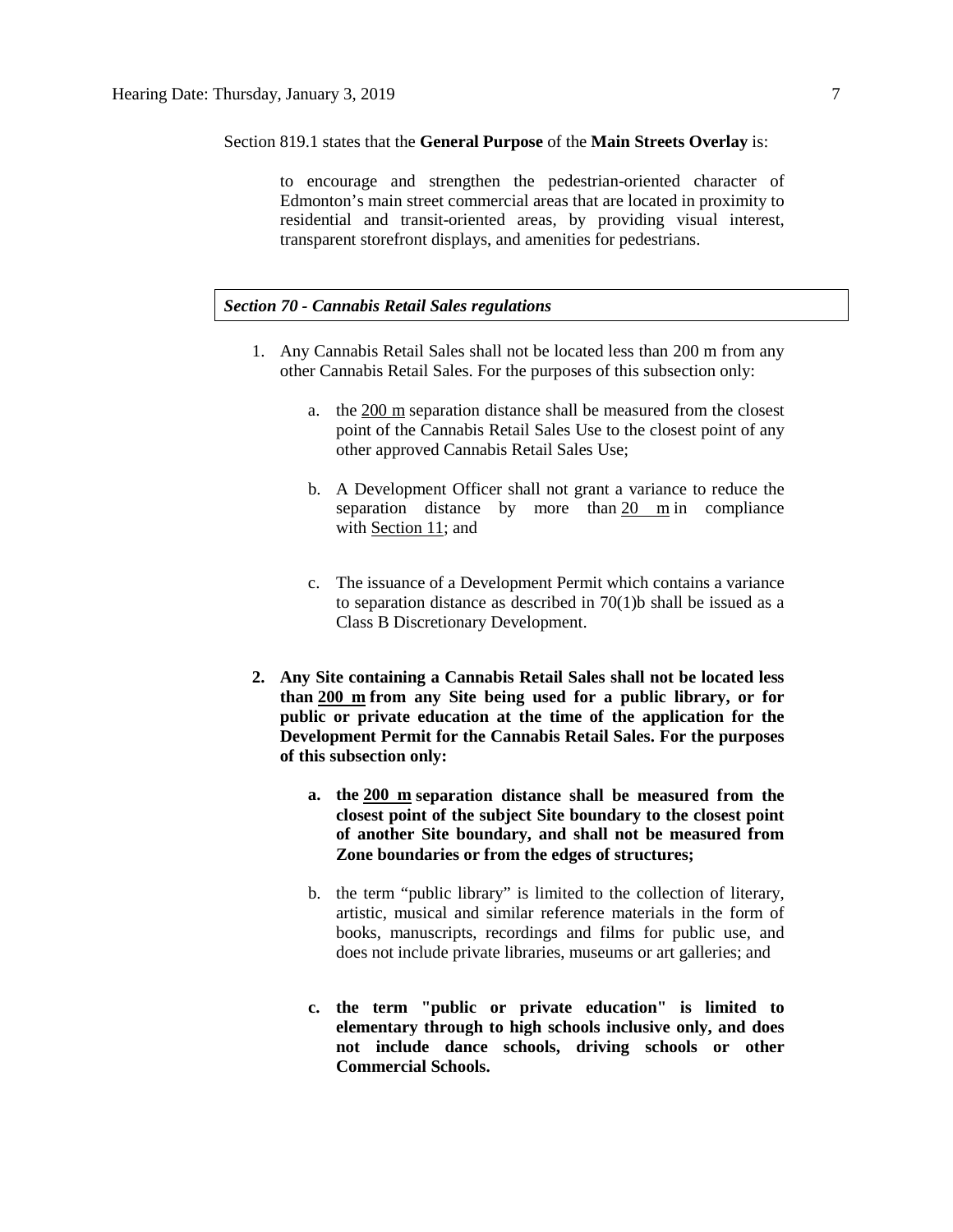- 3. Any Site containing a Cannabis Retail Sales shall not be located less than [100 m](javascript:void(0);) from any Site being used for Community Recreation Services Use, a community recreation facility, a provincial health care facility, as public lands, or any Site that is designated as school reserve or municipal and school reserve at the time of the application for the Development Permit for the Cannabis Retail Sales. For the purposes of this subsection only:
	- a. the [100 m](javascript:void(0);) separation distance shall be measured from the closest point of the subject Site boundary to the closest point of another Site boundary, and shall not be measured from Zone boundaries or from the edges of structures;
	- b. the term "community recreation facilities" means indoor municipal facilities used primarily by members of the public to participate in recreational activities conducted at the facilities, as per the Municipal Government Act; and
	- c. the term "public lands" is limited to Sites zoned AP, and Sites zoned A.
- **4. Notwithstanding [Section 11](https://webdocs.edmonton.ca/InfraPlan/zoningbylaw/ZoningBylaw/Part1/Administrative/11__Authority_and_Responsibility_of_the_Development_Officer.htm) of this Bylaw, a Development Officer shall not grant a variance to subsection 70(2) or 70(3).**
- 5. Cannabis Retail Sales shall include design elements that readily allow for natural surveillance to promote a safe urban environment, where applicable and to the satisfaction of the development officer, including the following requirements:
	- a. customer access to the store is limited to a store front that is visible from the street other than a Lane, or a shopping centre parking lot, or a mall access that allows visibility from the interior of the mall into the store;
	- b. the exterior of all stores shall have ample transparency from the street;
	- c. Any outdoor lighting shall be designed to ensure a well-lit environment for pedestrians and illumination of the property; and
	- d. Landscaping shall be low-growing shrubs or deciduous trees with a high canopy at maturity to maintain natural surveillance.
- 6. The Development Officer shall impose a condition on any Development Permit issued for Cannabis Retail Sales requiring that the development: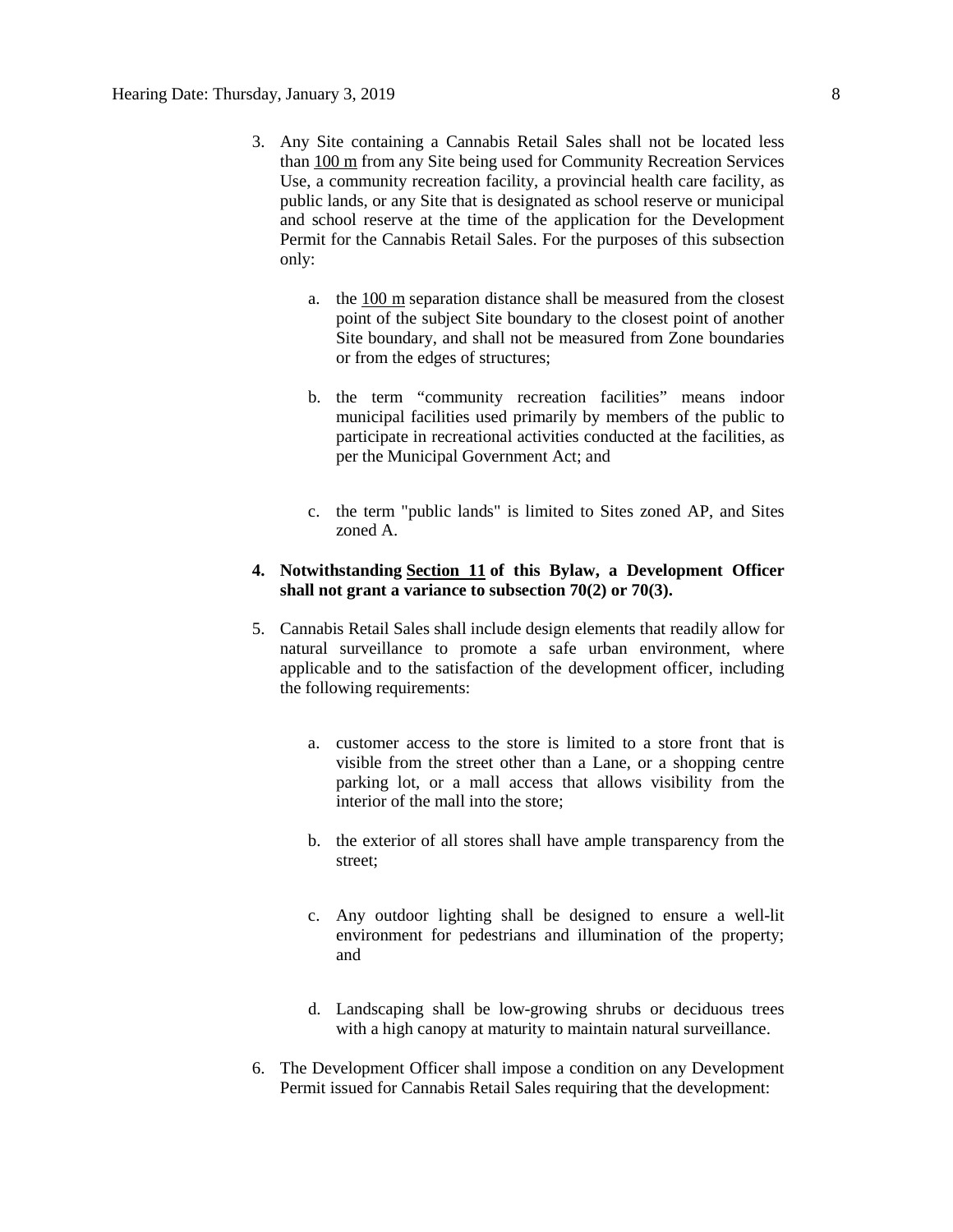- a. shall not commence until authorized by and compliant with superior legislation; and
- b. must commence within nine (9) months of the date of approval of the Development Permit.
- 7. For the purposes of Section 70(6), development commences when the Cannabis Retail Sales Use is established or begins operation.

# **Development Officer's Determination**

**The proposed Cannabis Retail Store does not comply with the minimum setback requirement from a public education facility (Caraway School) (Section 70.2):**

**Required Setback: 200m Proposed Setback: 198m Deficient by 2m**

**Under Section 70.4 of the Zoning Bylaw, the Development Officer is prohibited from granting a variance to the minimum setback to allow for the proposed Cannabis Retail Store.** [unedited]

Notice to Applicant/Appellant

Provincial legislation requires that the Subdivision and Development Appeal Board issue its official decision in writing within fifteen days of the conclusion of the hearing.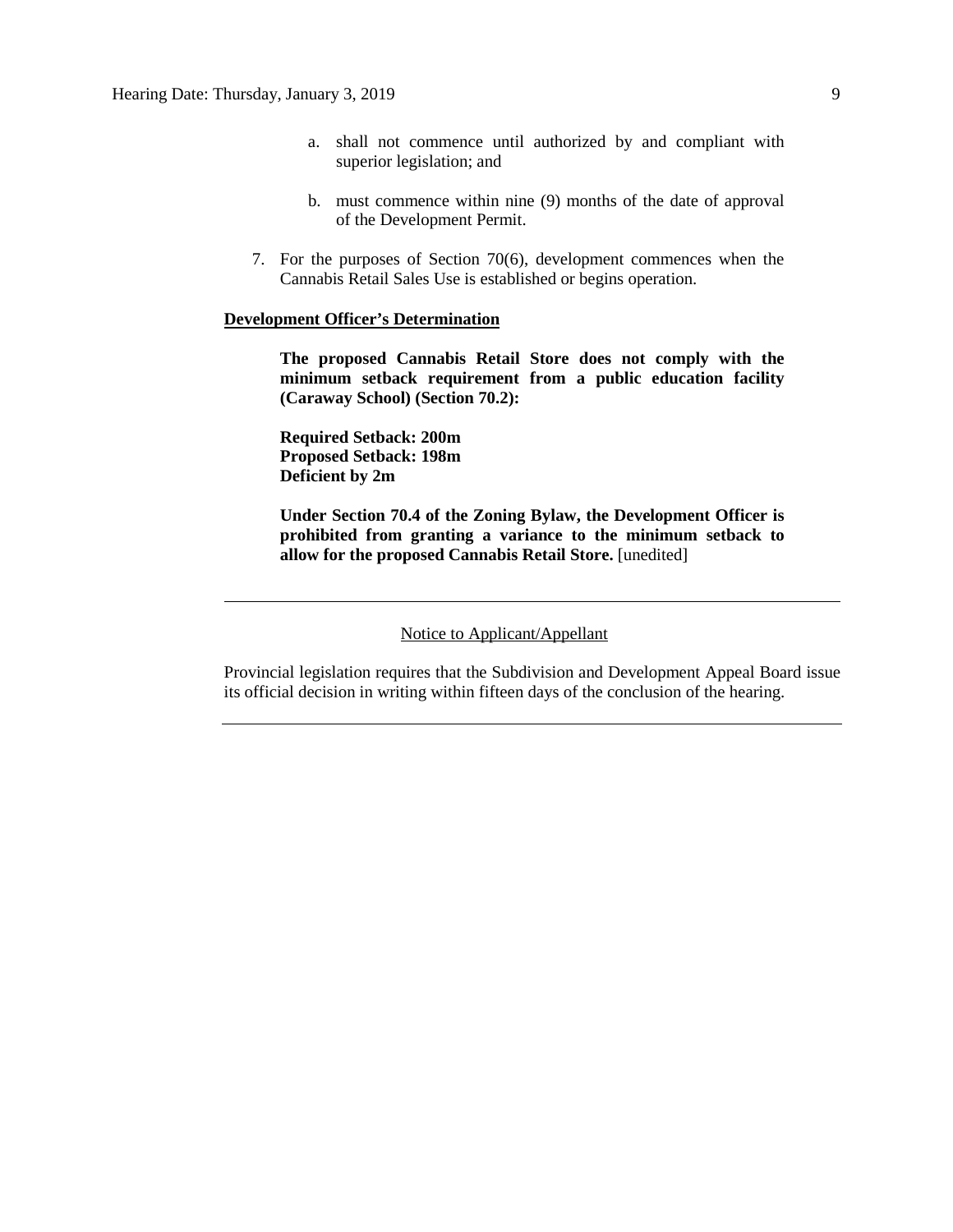| THE CITY OF<br><b>ionton</b><br><b>Application for</b>                                                                                                                            | Project Number: 296200574-001<br>Application Date:<br>OCT 26, 2018<br>Printed:<br>December 10, 2018 at 12:26 PM<br>Page:<br>$1$ of $1$ |  |  |  |  |
|-----------------------------------------------------------------------------------------------------------------------------------------------------------------------------------|----------------------------------------------------------------------------------------------------------------------------------------|--|--|--|--|
| <b>Major Development Permit</b>                                                                                                                                                   |                                                                                                                                        |  |  |  |  |
| This document is a Development Permit Decision for the development application described below.                                                                                   |                                                                                                                                        |  |  |  |  |
| Applicant<br>Property Address(es) and Legal Description(s)                                                                                                                        |                                                                                                                                        |  |  |  |  |
| 7223 - 101 AVENUE NW<br>Plan 6083KS Blk 14A Lot 5A                                                                                                                                |                                                                                                                                        |  |  |  |  |
|                                                                                                                                                                                   | 7223 - 101 AVENUE NW                                                                                                                   |  |  |  |  |
|                                                                                                                                                                                   | Plan 6083KS Blk 14A Lot 5                                                                                                              |  |  |  |  |
|                                                                                                                                                                                   | Specific Address(es)                                                                                                                   |  |  |  |  |
|                                                                                                                                                                                   | Building: 7223 - 101 AVENUE NW                                                                                                         |  |  |  |  |
| <b>Scope of Application</b>                                                                                                                                                       |                                                                                                                                        |  |  |  |  |
| To develop a Cannabis Retail Sales.                                                                                                                                               |                                                                                                                                        |  |  |  |  |
| <b>Permit Details</b>                                                                                                                                                             |                                                                                                                                        |  |  |  |  |
| Class of Permit:                                                                                                                                                                  | Contact Person:                                                                                                                        |  |  |  |  |
| Gross Floor Area (sq.m.):                                                                                                                                                         | Lot Grading Needed?: N                                                                                                                 |  |  |  |  |
| New Sewer Service Required: N                                                                                                                                                     | NumberOfMainFloorDwellings:                                                                                                            |  |  |  |  |
| Site Area (sq. m.):                                                                                                                                                               | Stat. Plan Overlay/Annex Area: Main Street Overlay                                                                                     |  |  |  |  |
| I/We certify that the above noted details are correct.                                                                                                                            |                                                                                                                                        |  |  |  |  |
| Applicant signature:                                                                                                                                                              |                                                                                                                                        |  |  |  |  |
| <b>Development Application Decision</b><br>Refused                                                                                                                                |                                                                                                                                        |  |  |  |  |
| Issue Date: Dec 07, 2018 Development Authority: WELCH, IMAI                                                                                                                       |                                                                                                                                        |  |  |  |  |
| <b>Reason for Refusal</b>                                                                                                                                                         |                                                                                                                                        |  |  |  |  |
| (Caraway School) (Section 70.2):                                                                                                                                                  | The proposed Cannabis Retail Store does not comply with the minimum setback requirement from a public education facility               |  |  |  |  |
| Required Setback: 200m<br>Proposed Setback: 198m<br>Deficient by 2m                                                                                                               |                                                                                                                                        |  |  |  |  |
| Under Section 70.4 of the Zoning Bylaw, the Development Officer is prohibited from granting a variance to the minimum setback<br>to allow for the proposed Cannabis Retail Store. |                                                                                                                                        |  |  |  |  |
| <b>Rights of Appeal</b>                                                                                                                                                           |                                                                                                                                        |  |  |  |  |
| The Applicant has the right of appeal within 21 days after the date on which the decision is made, as outlined in Section 683<br>through 689 of the Municipal Government Act.     |                                                                                                                                        |  |  |  |  |
| Fees                                                                                                                                                                              |                                                                                                                                        |  |  |  |  |
| <b>Amount Paid</b><br><b>Fee Amount</b>                                                                                                                                           | Receipt#<br>Date Paid                                                                                                                  |  |  |  |  |
| \$5,600.00<br>\$5,600.00<br>Major Dev. Application Fee                                                                                                                            | 05450532<br>Oct 31, 2018                                                                                                               |  |  |  |  |
| Total GST Amount:<br>\$0.00<br>Totals for Permit:<br>\$5,600.00<br>\$5,600.00                                                                                                     |                                                                                                                                        |  |  |  |  |
|                                                                                                                                                                                   |                                                                                                                                        |  |  |  |  |
| THIS IS NOT A PERMIT                                                                                                                                                              |                                                                                                                                        |  |  |  |  |
|                                                                                                                                                                                   |                                                                                                                                        |  |  |  |  |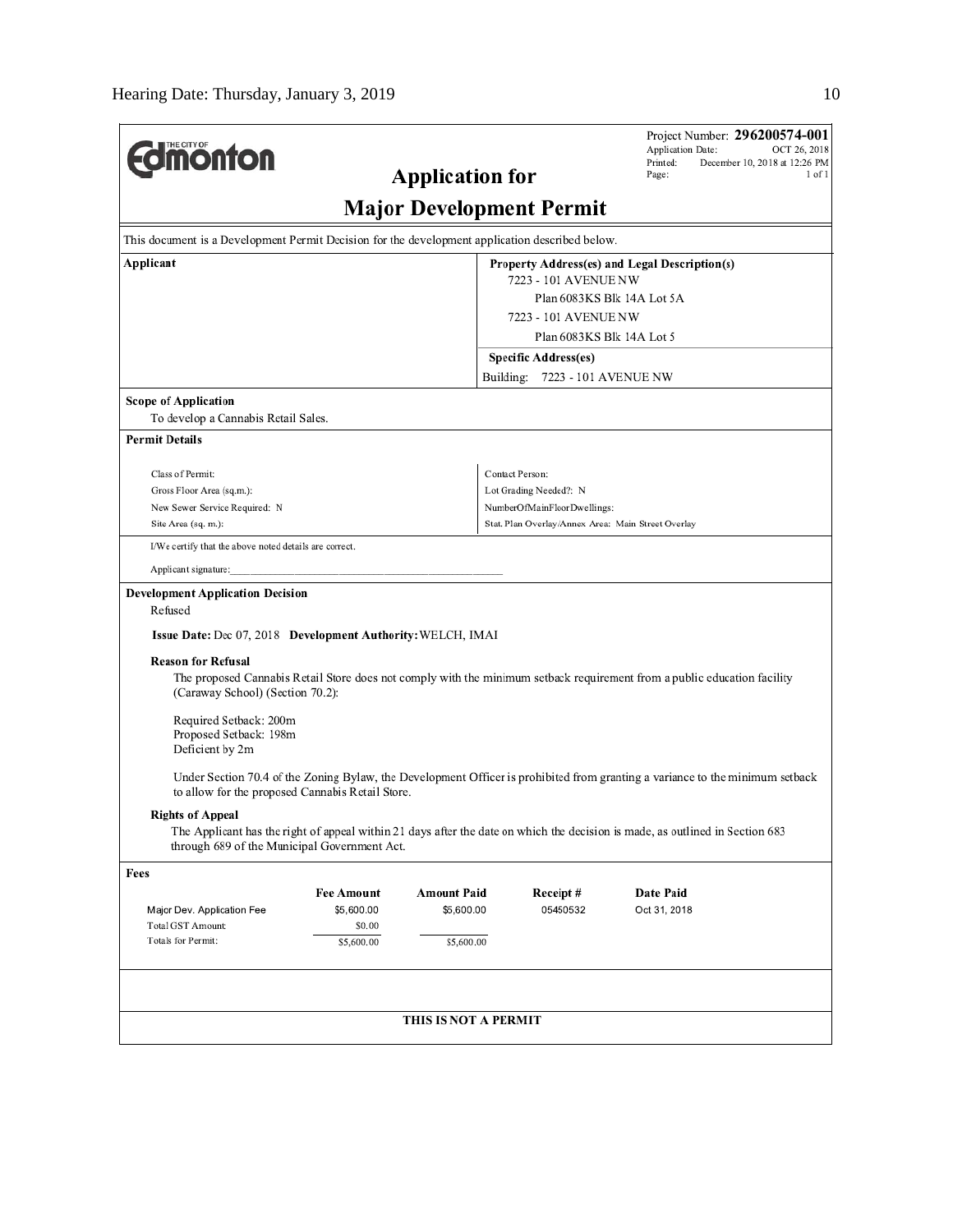

Site Location **Community Contracts** File: SDAB-D-19-001

N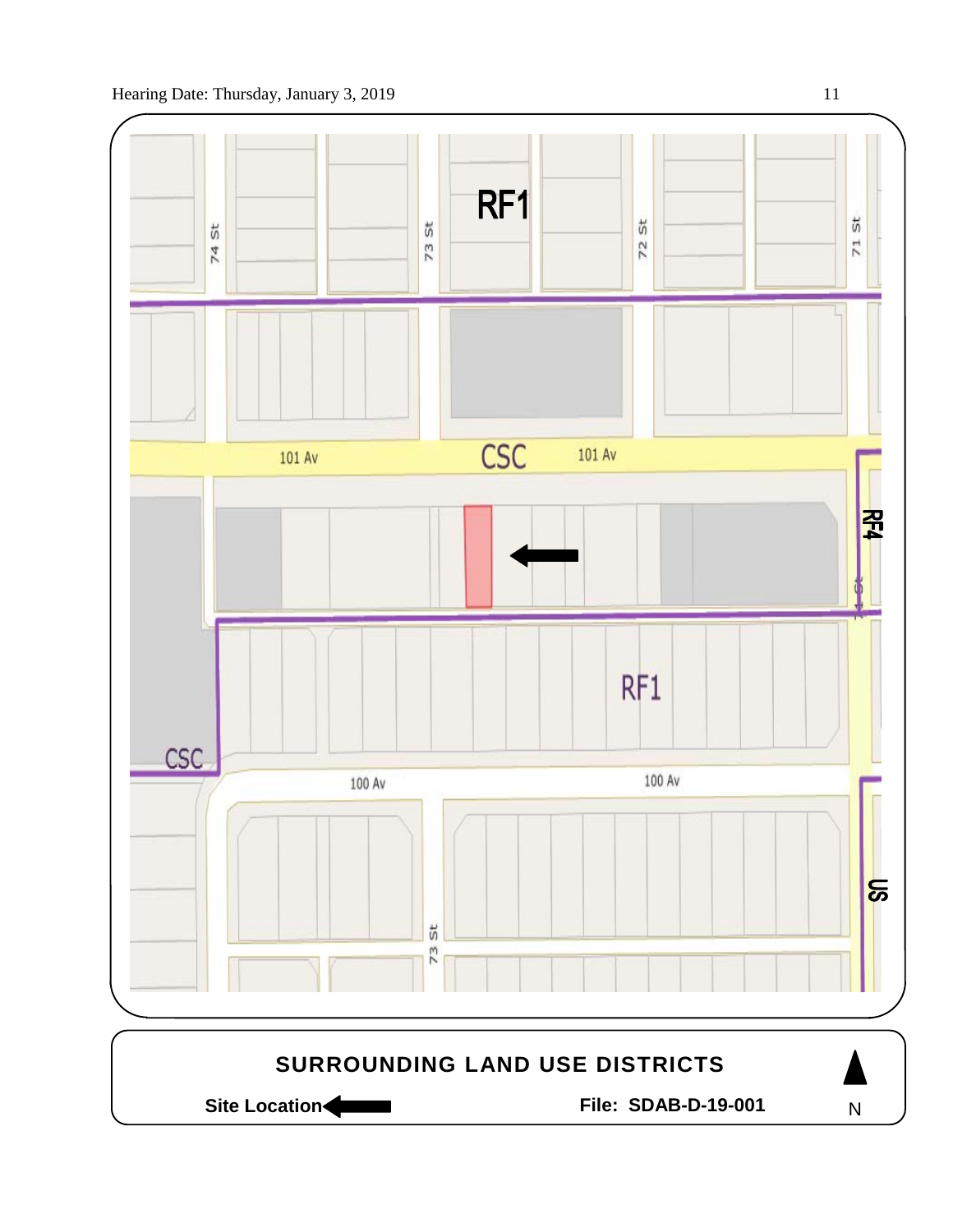# AN APPEAL FROM THE DECISION OF THE DEVELOPMENT OFFICER BY AN ADJACENT PROPERTY OWNER

# APPELLANT:

APPLICATION NO.: 283561303-001

APPLICATION TO: Construct a Single Detached House with a rear attached Garage, Uncovered Front Porch, front and rear covered patios, fireplace and Basement development (NOT to be used as an additional Dwelling), and to demolish an existing Single Detached House and rear Accessory Building

# DECISION OF THE DEVELOPMENT AUTHORITY: Approved with conditions

DECISION DATE: November 9, 2018

DATE OF APPEAL: December 8, 2018

RESPONDENT: C. Wagner

MUNICIPAL DESCRIPTION OF SUBJECT PROPERTY: 13608 - 110 Avenue NW

STATUTORY PLAN: N/A

NOTIFICATION PERIOD: November 20, 2018 through December 11, 2018

LEGAL DESCRIPTION: Plan 3624HW Blk 9 Lot 52

ZONE: (RF1) Single Detached Residential Zone

OVERLAY: Mature Neighbourhood Overlay

# *Grounds for Appeal*

The Appellant provided the following reasons for appealing the decision of the Development Authority: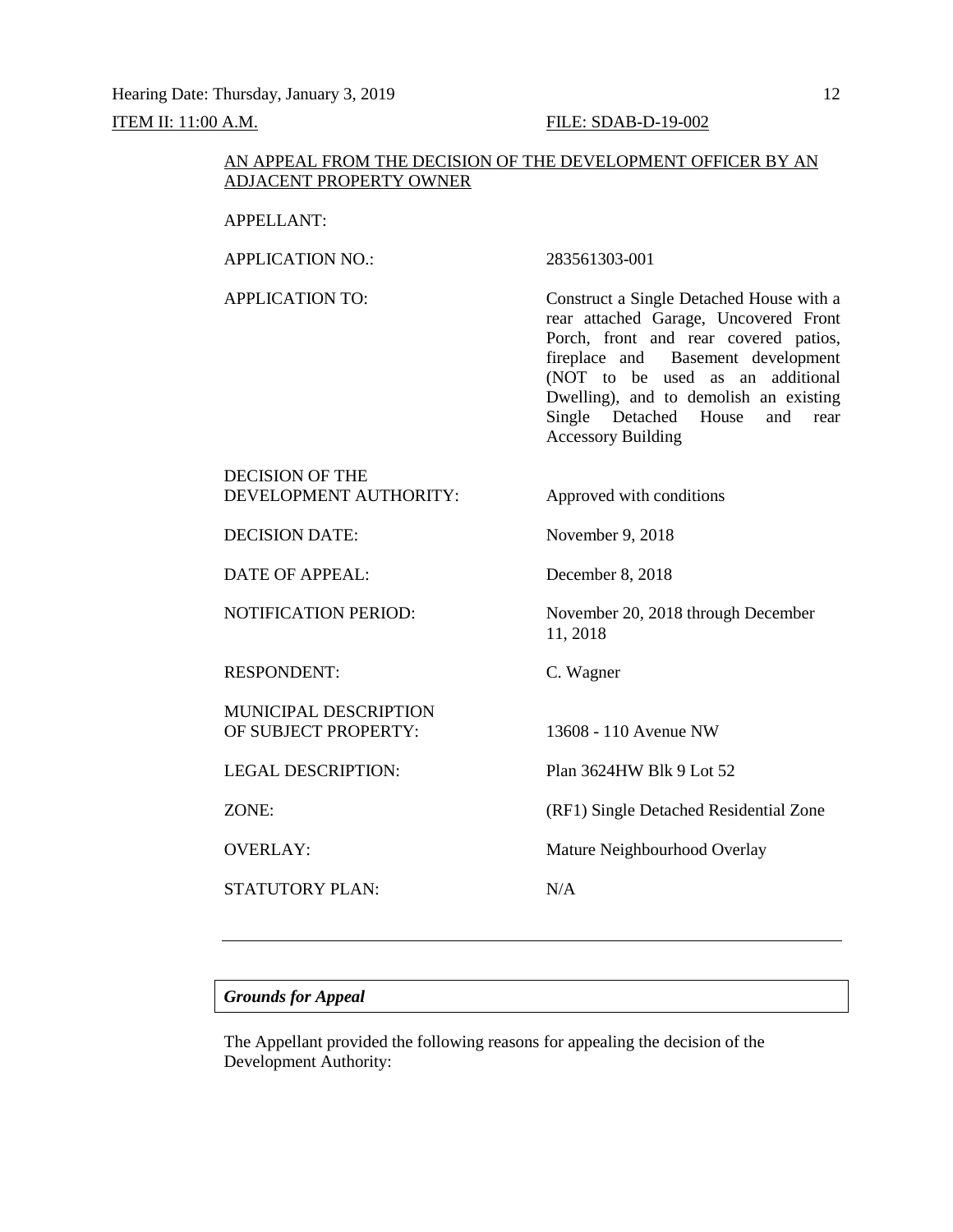# Comments for your Consideration on the Proposed Development at 13608 110 Avenue NW

As a homeowner who has not instigated any zoning action, but is just trying to enjoy their established property, it seems very backward that I am forced to pay a fee and file an appeal asking the City to enforce their own bylaws. It is akin to having to appeal and pay the police an extra fee to enforce the speeding laws on the street in front of your house. We pay a lot of taxes (over \$7,300 annually) to the City so that they provide basic services, including enforcing bylaws. They have failed to meet this obligation.

People research zoning and site requirements before purchasing property in a neighbourhood … looking for a situation that is compatible with their requirements. The existing mature neighborhood overlay prohibits certain structural elements specifically including rear attached garages. This is clear. Zoning bylaws exist to maintain the neighbors' enjoyment of their properties. If these bylaws are bypassed, we will lose some of the enjoyment of our property.

There was no good reason to accept this proposal and every reason to uphold the current zoning bylaws and reject the proposal. However, the City has ignored the current Established Neighborhood Overlay zoning which explicitly states that rear attached garages are not allowed, and gone ahead despite this neighbor's concerns, and approved this exception. With the City's approval of this rear attached garage we also believe it could devalue our property as the West view will be of a plain garage wall instead of green space.

The home at 13604 110 Avenue NW (our home) has a number of West facing windows that look out over green backyards that are common among all homes in the neighborhood. Our home (13604) was custom designed and built 25 years ago to take advantage of the exterior exposures through placement of windows. We take a lot of pride in our house and yard and have lived in this neighborhood a long time, almost all of my life. The property has been landscaped and well kept along the West side of the lot (as is the entire lot and house) at a considerable expense and effort, in order to enhance our views. And as a matter of fact, the landscaping enhances everyone's views. In addition, the home has a back deck with a Western exposure. We live in our yard from the time the snow melts until it falls again. We take advantage of being outside in our beautiful yard every chance we get. We enjoy the views, green spaces and older neighborhoods, and this is why we choose to live here.

We, the owners of 13604, have the same concerns that any neighbor would have if this development were proposed to be built to the West of their well-established home. If the proposed development goes ahead against current zoning regulations, we, in our home at 13604, will experience the following negative consequences:

The height of the proposed house (30 or so feet), being very close to the maximum allowed in the zoning, combined with the unusually tall back attached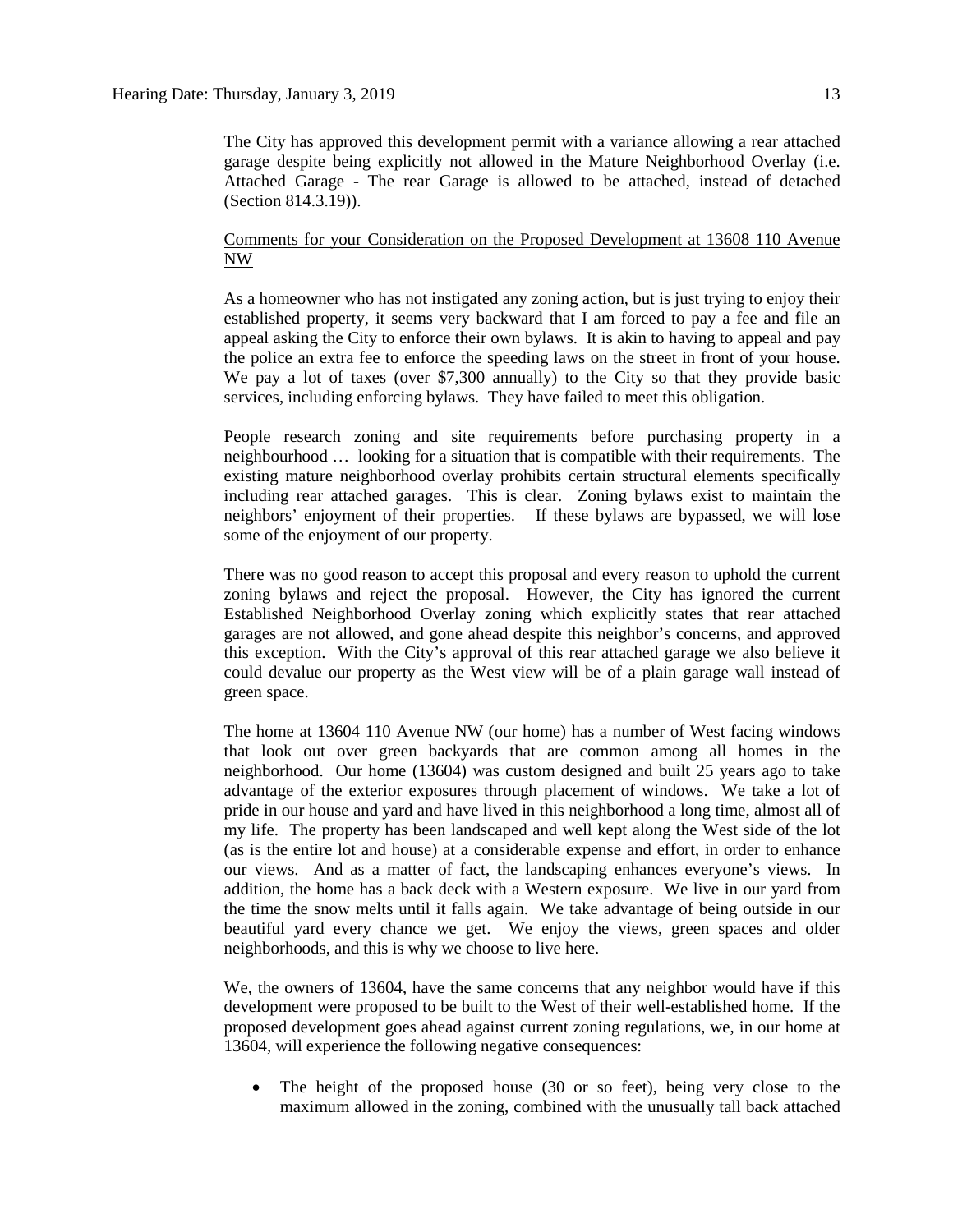garage walls (12 or so feet) would limit sunlight to the 13604 property. This may cause vegetation on the West side of 13604 lot to perish.

- The majority of the West facing windows at 13604 would no longer view green backyards, but would have the view blocked by a 12 or so foot tall, plain garage wall, that would also limit Western exposure sunlight into the house. We understand the applicant may include a window in this wall but the main point is looking at a wall is very different than looking at open green space.
- The back deck at 13604 West view would overlook a hard surface driveway and vehicles parked thereon. Although the residents of 13608 have an existing garage they consistently park their two vehicles and trailer on the street and their rear driveway. We are concerned that this practice will continue once their rear driveway is in direct view of our West facing windows, back deck, and yard as their current garage houses a third vehicle. In addition, the prevailing Westerly winds would carry vehicle noise and exhaust directly onto our backyard deck.
- We are worried that the Eastern side of 13608 will become a maintenance challenge for the residents at 13608 as it will not form part of the livable or visible (to them) yard and may therefore be an eyesore to 13604's main views. The residents at 13608 have stated that yardwork is not "their thing" and that they want a low maintenance yard, however large yards such as 13608 are incompatible with this. Experience has shown that they have neglected the East side yard, and there is evidence that demonstrates this neglect.

The argument that the applicant wants/needs an attached garage should not be considered. They moved into this house two years ago with the stated intention of building the proposed structure. They knew that rear attached garages were prohibited in the zoning bylaw. They could have moved into a community where attached garages were allowed. There was no need to move to a property where they had full knowledge of these zoning restrictions. In fact, they could still move to a new property where attached garages are permitted as they have not invested in upgrades to the property that they purchased a mere few years ago.

Although the applicant claims that they carried out "due diligence" by consulting the neighbors, it should be noted that they only consulted us after a finalized, detailed, complete set of plans had been developed and were ready to submit to the City for a Development Permit. This consultation came one week prior to their planned date of submission to the City. There didn't appear to be much intention of changing their plans after consulting with the neighbors. Little consideration appears to have been given to the affect on the neighboring properties and enjoyment thereof.

One has to ask why the garage is proposed to be on the East lot line? Why not on the West? The answer, of course, is that this structure would limit the applicant's enjoyment of their property were it to be built on the West side of their lot. The same consideration has not been given to the neighbors to the East. If the garage was detached and built to the rear of the property, we would all maintain our enjoyment of our yards; or if the garage were to be built attached on the West side of the applicant's lot, it would only affect their own views and sunlight access.

In addition, the applicant has taken the unusual step of placing the garage at an odd angle to their house. This is designed to maximize the enjoyment of their backyard but has a negative effect on the enjoyment of their neighbor to the East.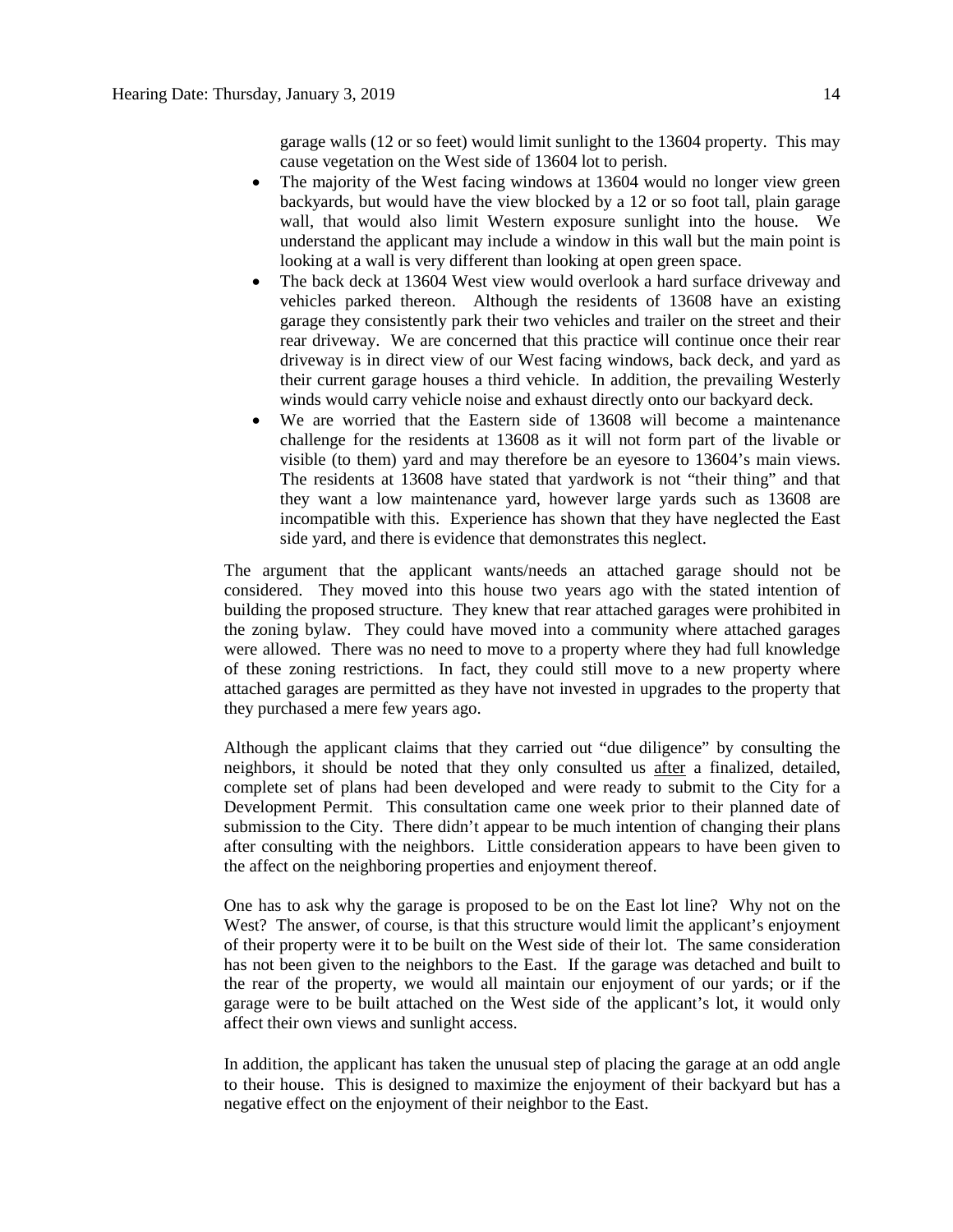I asked the City on more than one occasion to explain their rationale in granting this development permit which clearly contravenes the zoning bylaw. They provided the following four reasons (*in italics*), but would not provide the related information:

*1. The applicant has provided a sunlight study report assessing the sunlight/daylight/overshadowing impact of the proposed development on the adjacent properties (your property and the property left of the subject site). The shadow path shows the impact to your property is minimal.*

> I was not given the consideration of being able to view this sunlight study report so cannot comment on it directly. However, a sun study is first and foremost a theoretical simulation in which inaccurate modeling or development will introduce error into the study. One has to review these things with a critical mindset and not just accept them as fact. The sun travels in an arc from the East, through the Southern sky and sets in the West. Common sense tells you that a 30 foot high building along with a 12 or so foot high attached garage built to the Southwest and directly down the West side of our property will definitely shade our yard and house much more than the current situation.

*2. The development has been revised to meet all the development regulations except for the detached vs. attached garage. The driveway access is still via the alley.*

> The rear attached garage which is prohibited in the bylaw is the exact thing that we oppose. If the rear attached garage were to be built on the West side of their property we would not be opposed.

- *3. The need of the attached garage is for medical needs of a family member.*
	- In the several times that we talked to the applicant on this development they never mentioned any medical needs as a reason for a rear attached garage. I have not been privy to this medical need but have to assume the medical problem manifests itself when the family member takes the few outdoor steps from a house to a non-attached garage. The residents of 13608 are often outdoors so we remain perplexed as to this requirement unless it is a very recent development. However, if there is a medical need for an attached garage why would they have taken the risk to move into a neighborhood where this is not allowed?
- *4. Majority of the community consultation feedback shows support of this development.*

This is almost non-sensical. Of course no one else in the community opposed this development as none of them are having a very tall house and garage built along the West side of their property. The development only affects one neighbor, namely us at 13604.

I expect that the easy thing for this board to do, is simply to do nothing. Instead I challenge you to exercise some common sense and uphold the bylaw. The applicant can build elsewhere where their design would be acceptable or build a modified design as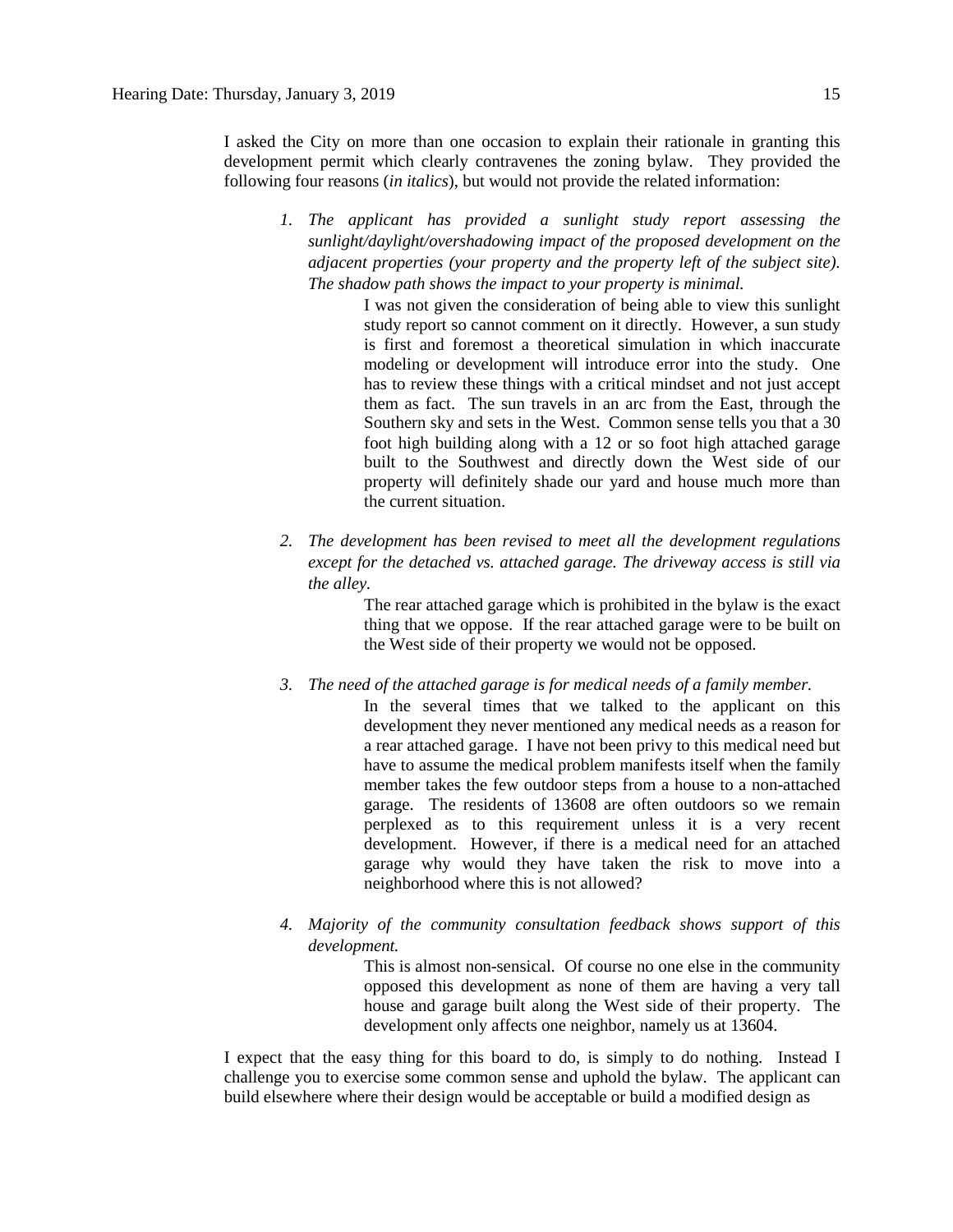proposed above (garage on the West side of their own lot). In this way this board's decision would result in everyone with what they want/need and having full enjoyment of their properties.

# *General Matters*

# **Appeal Information:**

The *Municipal Government Act*, RSA 2000, c M-26 states the following:

### **Grounds for Appeal**

**685(1)** If a development authority

- (a) fails or refuses to issue a development permit to a person,
- (b) issues a development permit subject to conditions, or
- (c) issues an order under section 645,

the person applying for the permit or affected by the order under section 645 may appeal to the subdivision and development appeal board.

**(2)** In addition to an applicant under subsection (1), any person affected by an order, decision or development permit made or issued by a development authority may appeal to the subdivision and development appeal board.

# **Appeals**

**686(1)** A development appeal to a subdivision and development appeal board is commenced by filing a notice of the appeal, containing reasons, with the board,

- (a) in the case of an appeal made by a person referred to in section 685(1)
	- (i) with respect to an application for a development permit,
		- (A) within 21 days after the date on which the written decision is given under section 642, or
		- (B) if no decision is made with respect to the application within the 40-day period, or within any extension of that period under section 684, within 21 days after the date the period or extension expires,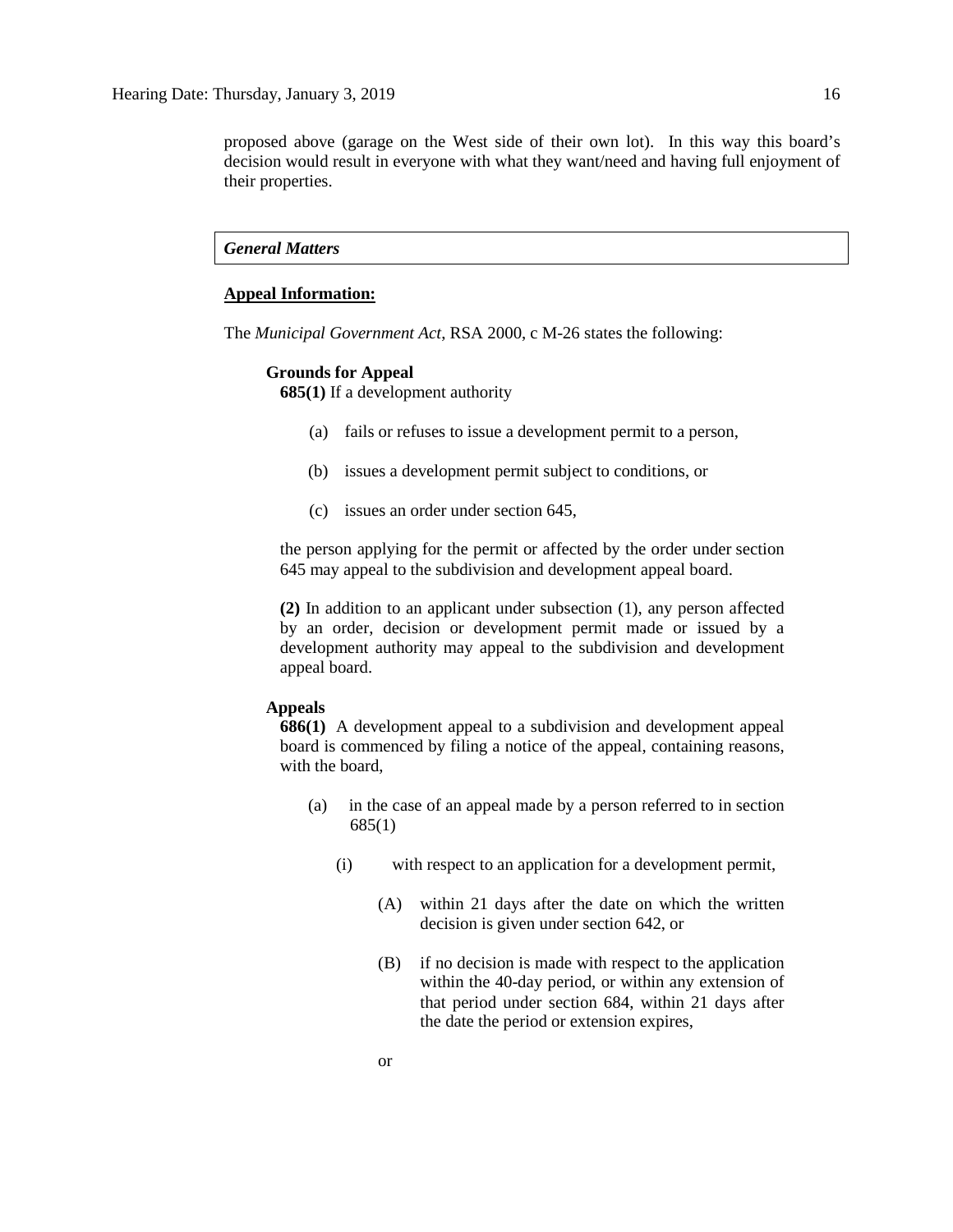- (ii) with respect to an order under section 645, within 21 days after the date on which the order is made, or
- (b) in the case of an appeal made by a person referred to in section 685(2), within 21 days after the date on which the notice of the issuance of the permit was given in accordance with the land use bylaw.

### **Hearing and Decision**

**687(3)** In determining an appeal, the subdivision and development appeal board

…

- (a.1) must comply with the land use policies;
- (a.2) subject to section 638, must comply with any applicable statutory plans;
- (a.3) subject to clauses (a.4) and (d), must comply with any land use bylaw in effect;
- (a.4) must comply with the applicable requirements of the regulations under the Gaming, Liquor and Cannabis Act respecting the location of premises described in a cannabis licence and distances between those premises and other premises;
	- …
	- (c) may confirm, revoke or vary the order, decision or development permit or any condition attached to any of them or make or substitute an order, decision or permit of its own;
	- (d) may make an order or decision or issue or confirm the issue of a development permit even though the proposed development does not comply with the land use bylaw if, in its opinion,
		- (i) the proposed development would not
			- (A) unduly interfere with the amenities of the neighbourhood, or
			- (B) materially interfere with or affect the use, enjoyment or value of neighbouring parcels of land,

and

(ii) the proposed development conforms with the use prescribed for that land or building in the land use bylaw.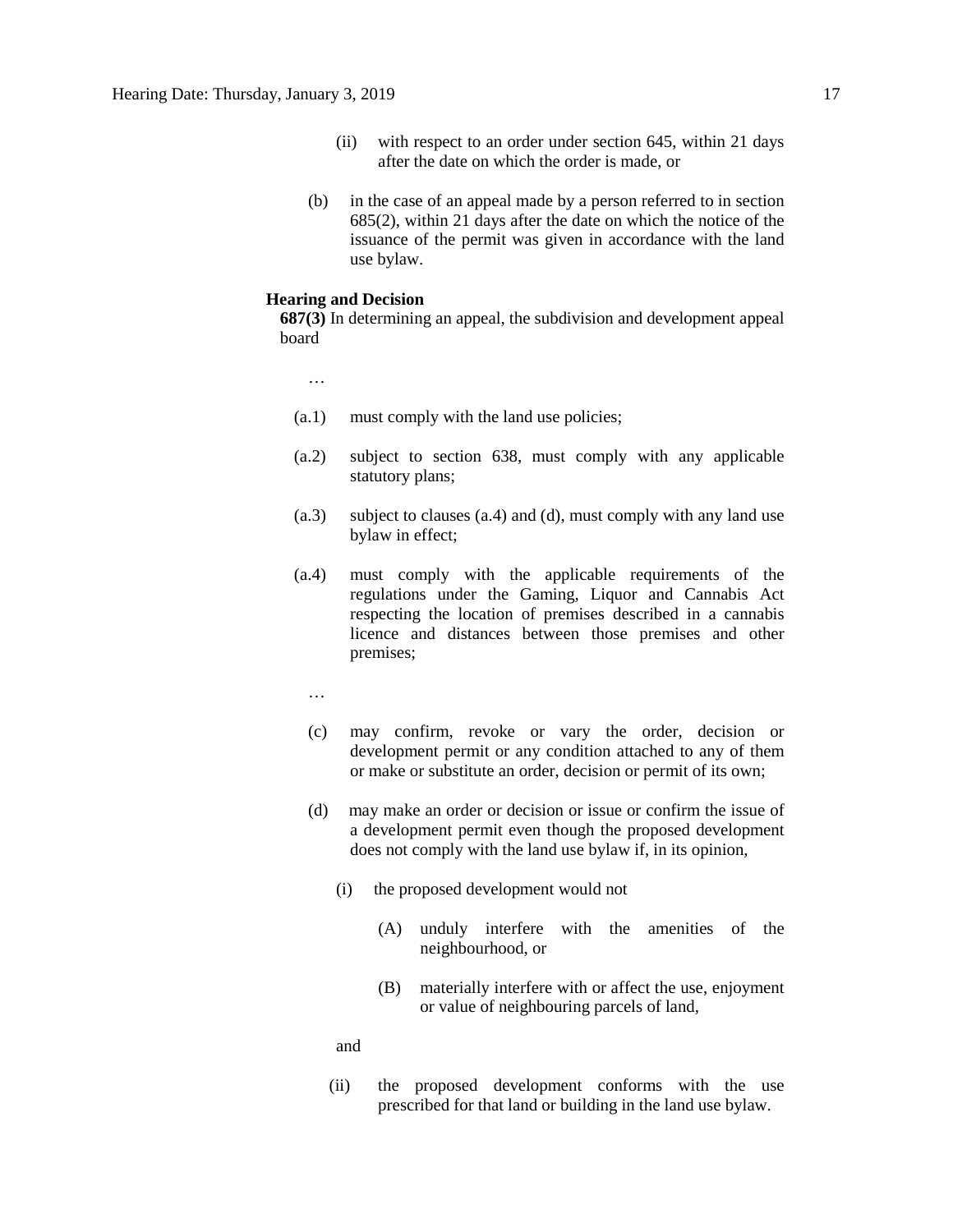## **General Provisions from the** *Edmonton Zoning Bylaw:*

Under section 110.2(5), **Single Detached Housing** is a **Permitted Use** in the (RF1) Single Detached Residential Zone.

Under Section 7.2(8), **Single Detached Housing** means:

development consisting of a building containing one principal Dwelling which is separate from any other principal Dwelling or building. This Use includes Mobile Homes which conform to Section 78 of this Bylaw.

Section 110.1 states that the **General Purpose** of **(RF1) Single Detached Residential Zone** is:

to provide for Single Detached Housing while allowing other forms of small scale housing in the form of Secondary Suites, and Garden Suites, as well as Semi-detached Housing and Duplex Housing under certain conditions.

Section 814.1 states that the **General Purpose** of the **Mature Neighbourhood Overlay Overlay** is:

to regulate residential development in Edmonton's mature residential neighbourhoods, while responding to the context of surrounding development, maintaining the pedestrian-oriented design of the streetscape, and to provide an opportunity for consultation by gathering input from affected parties on the impact of a proposed variance to the Overlay regulations.

## *Rear attached Garages*

Section 814.3(19) states "Rear attached Garages shall not be allowed."

### **Development Officer's Determination**

**Attached Garage - The rear Garage is allowed to be attached, instead of detached (Section 814.3.19).** [unedited]

# *Community Consultation*

Section 814.5(1) states the following with respect to Proposed Variances:

When the Development Officer receives a Development Permit Application for a new principal building, or a new Garden Suite that does not comply with any regulation contained within this Overlay, or receives a Development Permit for alterations to an existing structure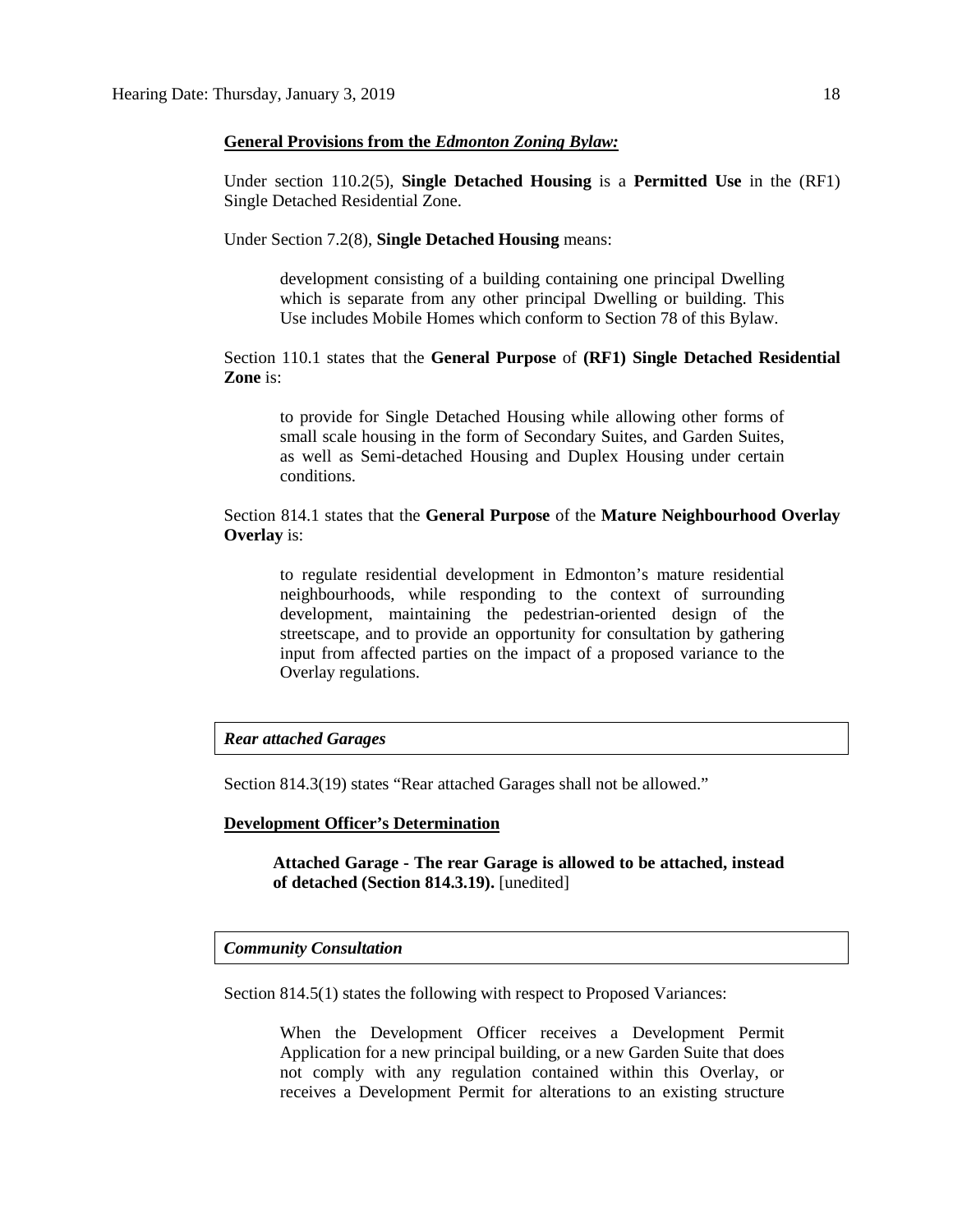that require a variance to Section 814.3(1), 814.3(3), 814.3(5) and 814.3(9) of this Overlay:

- a. the Development Officer shall send notice, to the recipient parties specified in Table 814.5(2), to outline any requested variances to the Overlay and solicit comments directly related to the proposed variance;
- b. the Development Officer shall not render a decision on the Development Permit application until 21 days after notice has been sent, unless the Development Officer receives feedback from the specified affected parties in accordance with Table 814.5(2); and
- c. the Development Officer shall consider any comments directly related to the proposed variance when determining whether to approve the Development Permit Application in accordance with Sections 11.2 and 11.3.

| Tier#  | <b>Recipient Parties</b>                    | <b>Affected Parties</b> | <b>Regulation of this Overlay</b> |
|--------|---------------------------------------------|-------------------------|-----------------------------------|
|        |                                             |                         | to be Varied                      |
| Tier 2 | The municipal address The assessed owners   |                         | $814.3(19)$ – Rear Attached       |
|        | and assessed owners of of the land Abutting |                         | Garage                            |
|        | the land Abutting the the Site and directly |                         |                                   |
|        | Site, directly adjacent adjacent across a   |                         |                                   |
|        | across a Lane from the Lane from the Site   |                         |                                   |
|        | Site of the proposed of the proposed        |                         |                                   |
|        | development and the development             |                         |                                   |
|        | President of each                           |                         |                                   |
|        | <b>Community League</b>                     |                         |                                   |

Section 814.5(2) states:

# Notice to Applicant/Appellant

Provincial legislation requires that the Subdivision and Development Appeal Board issue its official decision in writing within fifteen days of the conclusion of the hearing.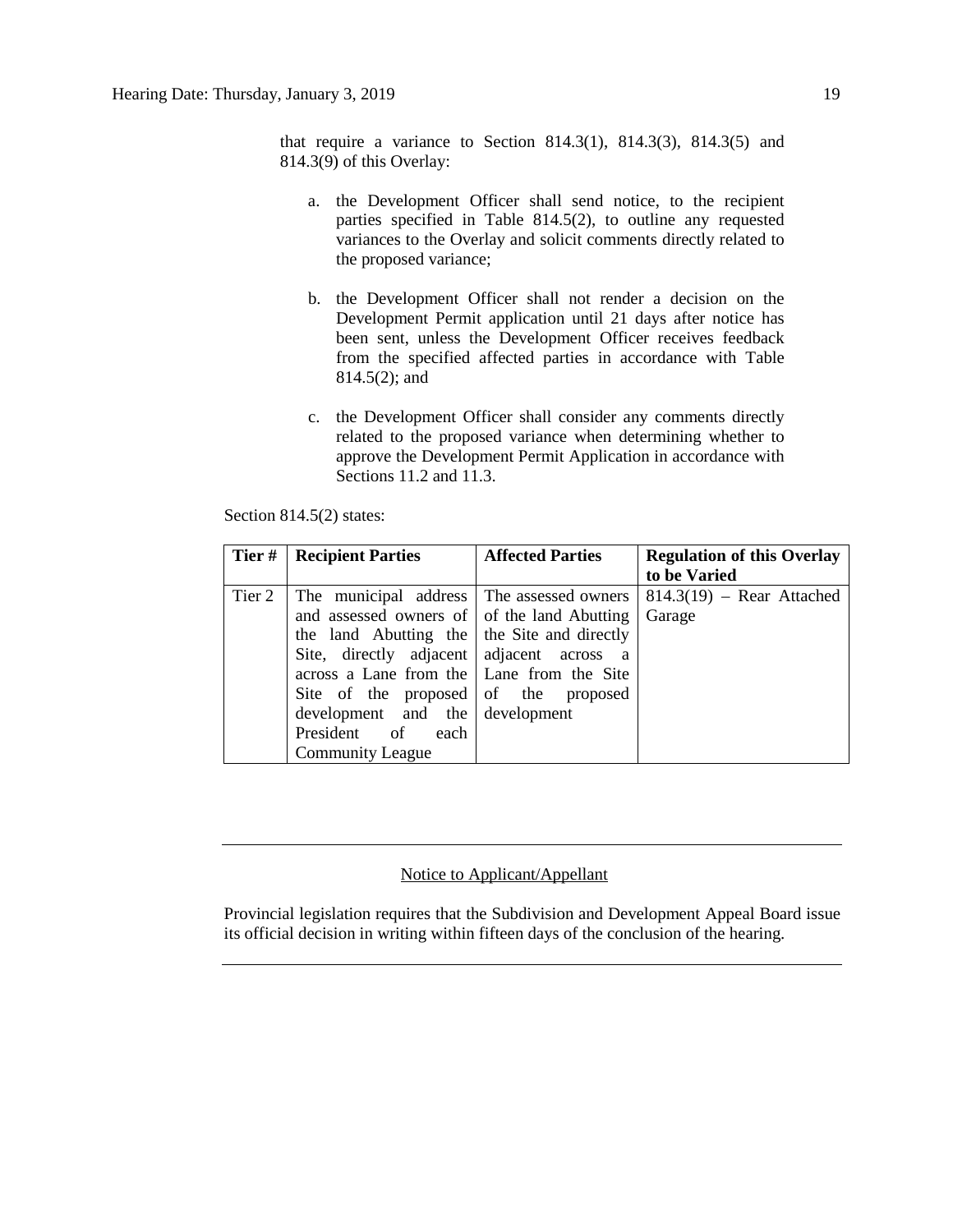| <b>Umonton</b>                                                                                | $1$ of $3$<br>Page:                                                                                                                                                                                                                                             |  |  |  |
|-----------------------------------------------------------------------------------------------|-----------------------------------------------------------------------------------------------------------------------------------------------------------------------------------------------------------------------------------------------------------------|--|--|--|
|                                                                                               | <b>Minor Development Permit</b>                                                                                                                                                                                                                                 |  |  |  |
| the limitations and conditions of this permit, of the Edmonton Zoning Bylaw 12800 as amended. | This document is a record of a Development Permit application, and a record of the decision for the undertaking described below, subject to                                                                                                                     |  |  |  |
| Applicant                                                                                     | Property Address(es) and Legal Description(s)<br>13608 - 110 AVENUE NW<br>Plan 3624HW Blk 9 Lot 52                                                                                                                                                              |  |  |  |
|                                                                                               | <b>Specific Address(es)</b>                                                                                                                                                                                                                                     |  |  |  |
|                                                                                               | Suite:<br>13608 - 110 AVENUE NW                                                                                                                                                                                                                                 |  |  |  |
|                                                                                               | Entryway: 13608 - 110 AVENUE NW                                                                                                                                                                                                                                 |  |  |  |
|                                                                                               | Building: 13608 - 110 AVENUE NW                                                                                                                                                                                                                                 |  |  |  |
| <b>Scope of Permit</b>                                                                        |                                                                                                                                                                                                                                                                 |  |  |  |
| rear Accessory Building.                                                                      | To construct a Single Detached House with a rear attached Garage, Uncovered Front Porch, front and rear covered patios, fireplace<br>and Basement development (NOT to be used as an additional Dwelling), and to demolish an existing Single Detached House and |  |  |  |
| <b>Permit Details</b>                                                                         |                                                                                                                                                                                                                                                                 |  |  |  |
| # of Dwelling Units Add/Remove:                                                               | # of Primary Dwelling Units To Construct:                                                                                                                                                                                                                       |  |  |  |
| # of Secondary Suite Dwelling Units To Construct:                                             | Class of Permit: Class B                                                                                                                                                                                                                                        |  |  |  |
| Client File Reference Number:                                                                 | Lot Grading Needed?: Y                                                                                                                                                                                                                                          |  |  |  |
| Minor Dev. Application Fee: Single Detached House                                             | New Sewer Service Required: Y                                                                                                                                                                                                                                   |  |  |  |
| Secondary Suite Included ?: N                                                                 | Stat. Plan Overlay/Annex Area: Mature Neighbourhood<br>Overlay                                                                                                                                                                                                  |  |  |  |
| I/We certify that the above noted details are correct.                                        |                                                                                                                                                                                                                                                                 |  |  |  |
| Applicant signature:                                                                          |                                                                                                                                                                                                                                                                 |  |  |  |
| <b>Development Permit Decision</b><br>Approved                                                |                                                                                                                                                                                                                                                                 |  |  |  |
| Issue Date: Nov 09, 2018 Development Authority: LAI, ECHO                                     |                                                                                                                                                                                                                                                                 |  |  |  |
|                                                                                               |                                                                                                                                                                                                                                                                 |  |  |  |
|                                                                                               |                                                                                                                                                                                                                                                                 |  |  |  |
|                                                                                               |                                                                                                                                                                                                                                                                 |  |  |  |
|                                                                                               |                                                                                                                                                                                                                                                                 |  |  |  |
|                                                                                               |                                                                                                                                                                                                                                                                 |  |  |  |
|                                                                                               |                                                                                                                                                                                                                                                                 |  |  |  |
|                                                                                               |                                                                                                                                                                                                                                                                 |  |  |  |
|                                                                                               |                                                                                                                                                                                                                                                                 |  |  |  |
|                                                                                               |                                                                                                                                                                                                                                                                 |  |  |  |
|                                                                                               |                                                                                                                                                                                                                                                                 |  |  |  |
|                                                                                               |                                                                                                                                                                                                                                                                 |  |  |  |
|                                                                                               |                                                                                                                                                                                                                                                                 |  |  |  |
|                                                                                               |                                                                                                                                                                                                                                                                 |  |  |  |
|                                                                                               |                                                                                                                                                                                                                                                                 |  |  |  |
|                                                                                               |                                                                                                                                                                                                                                                                 |  |  |  |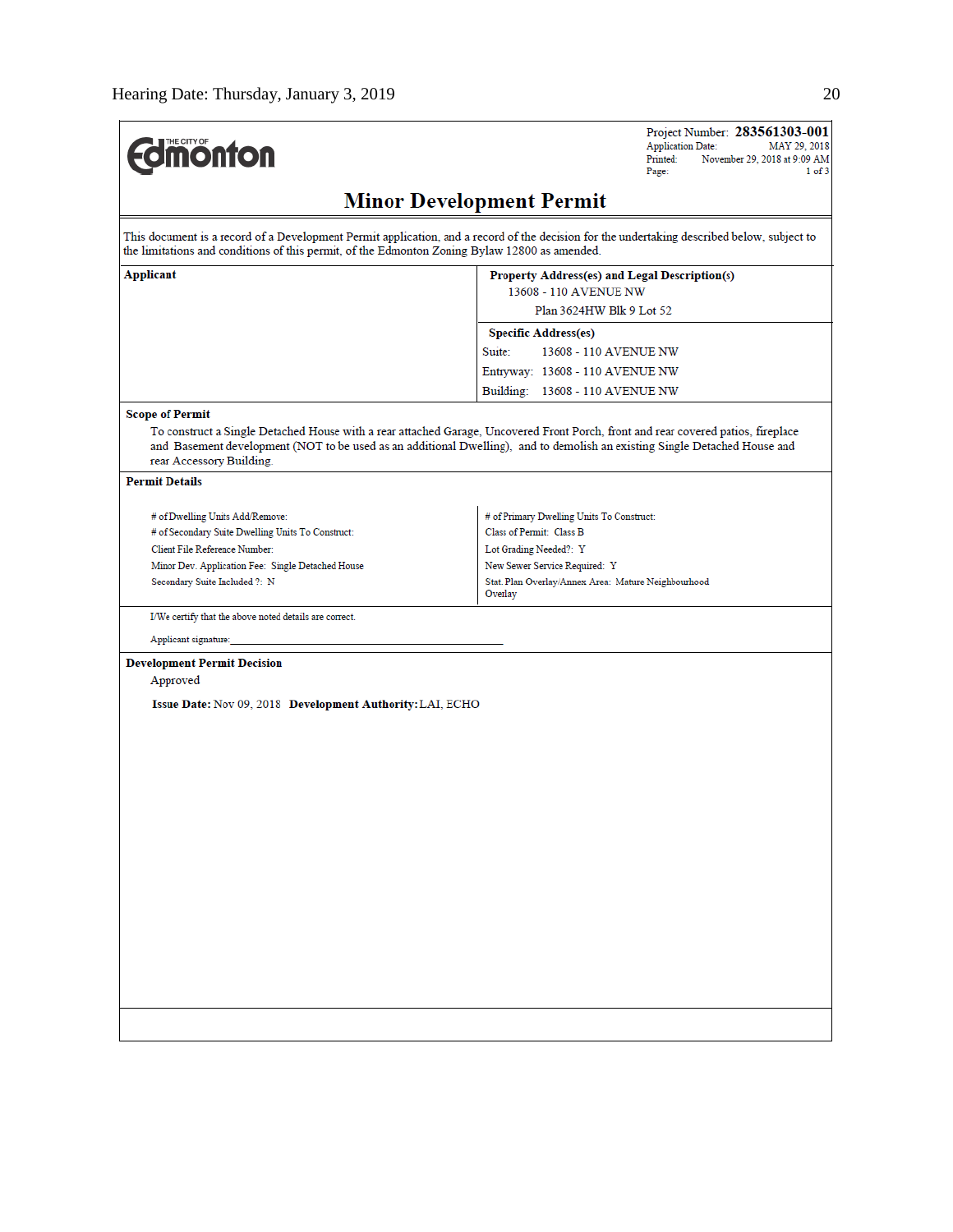| THE CITY OF<br><b>ionfon</b>                                                                                                                                                                                                                                                                                                                                                                                                                                                                                                                                                                                                                                                                                                        | Project Number: 283561303-001<br><b>Application Date:</b><br>MAY 29, 2018<br>Printed:<br>November 29, 2018 at 9:09 AM<br>Page:<br>$2$ of $3$ |
|-------------------------------------------------------------------------------------------------------------------------------------------------------------------------------------------------------------------------------------------------------------------------------------------------------------------------------------------------------------------------------------------------------------------------------------------------------------------------------------------------------------------------------------------------------------------------------------------------------------------------------------------------------------------------------------------------------------------------------------|----------------------------------------------------------------------------------------------------------------------------------------------|
| <b>Minor Development Permit</b>                                                                                                                                                                                                                                                                                                                                                                                                                                                                                                                                                                                                                                                                                                     |                                                                                                                                              |
| <b>Subject to the Following Conditions</b><br>NOTE: Subject to the right of appeal, the permit is NOT VALID until the required Notification Period expires (date noted below) in<br>accordance with Sections 21.1 and 17.1.                                                                                                                                                                                                                                                                                                                                                                                                                                                                                                         |                                                                                                                                              |
| The development shall be constructed in accordance with the stamped and approved drawings.                                                                                                                                                                                                                                                                                                                                                                                                                                                                                                                                                                                                                                          |                                                                                                                                              |
| WITHIN 14 DAYS OF APPROVAL, prior to any demolition or construction activity, the applicant must post on-site a development<br>permit notification sign (Section 20.2)                                                                                                                                                                                                                                                                                                                                                                                                                                                                                                                                                              |                                                                                                                                              |
| The maximum Height shall not exceed 8.9m, in accordance with Section 52 of the Edmonton Zoning Bylaw 12800.                                                                                                                                                                                                                                                                                                                                                                                                                                                                                                                                                                                                                         |                                                                                                                                              |
| Platform Structures located within a Rear Yard or interior Side Yard, and greater than 1.0 m above the finished ground level,<br>excluding any artificial embankment, shall provide Privacy Screening to prevent visual intrusion into Abutting properties.<br>(Reference Section 814.3(9))                                                                                                                                                                                                                                                                                                                                                                                                                                         |                                                                                                                                              |
| Parking requirement shall in compliance with Section 54 of the Zoning Bylaw.                                                                                                                                                                                                                                                                                                                                                                                                                                                                                                                                                                                                                                                        |                                                                                                                                              |
| Landscaping shall be installed and maintained in accordance with Section 55.                                                                                                                                                                                                                                                                                                                                                                                                                                                                                                                                                                                                                                                        |                                                                                                                                              |
| All Yards visible from a public roadway, other than a Lane, shall be seeded or sodded. Seeding or sodding may be substituted with<br>alternate forms of ground cover, including hard decorative pavers, washed rock, shale or similar treatments, perennials, or artificial<br>turf, provided that all areas of exposed earth are designed as either flower beds or cultivated gardens (Reference Section 55).                                                                                                                                                                                                                                                                                                                      |                                                                                                                                              |
| Frosted or opaque glass treatment shall be used on windows to minimize overlook into adjacent properties (Reference Section 814.3<br>$(8)$ ).                                                                                                                                                                                                                                                                                                                                                                                                                                                                                                                                                                                       |                                                                                                                                              |
| The area hard surfaced for a driveway, not including the area used for a walkway, shall comply with Section 54.6 of the Zoning<br>Bylaw 12800.                                                                                                                                                                                                                                                                                                                                                                                                                                                                                                                                                                                      |                                                                                                                                              |
| The proposed Basement development(s) shall NOT be used as an additional Dwelling. An additional Dwelling shall require a<br>separate Development Permit application.                                                                                                                                                                                                                                                                                                                                                                                                                                                                                                                                                                |                                                                                                                                              |
| The proposed wetbar in the Basement shall only be used by the household which uses the principal kitchen on the main floor.                                                                                                                                                                                                                                                                                                                                                                                                                                                                                                                                                                                                         |                                                                                                                                              |
| - Dwelling means a self contained unit comprised of one or more rooms accommodating sitting, sleeping, sanitary facilities, and<br>a principal kitchen for food preparation, cooking, and serving. A Dwelling is used permanently or semi-permanently as a residence<br>for a single Household. (Reference Section 6.1)                                                                                                                                                                                                                                                                                                                                                                                                             |                                                                                                                                              |
| - Household means: one or more persons related by blood, adoption, foster care, marriage relationship; or a maximum of three<br>unrelated persons; all living together as a single social and economic housekeeping group and using cooking facilities shared in<br>common. For the purposes of this definition, two people living together in an adult interdependence relationship shall be deemed to<br>be in a marriage relationship and each of the relatives of the parties to an adult interdependence relationship shall be considered to<br>be related to the partners and to the other relatives thereof. One domestic worker or one boarder may be deemed the equivalent of a<br>blood relative (Reference Section 6.1). |                                                                                                                                              |
| i.) No lockable doors shall be installed that physically separates the main floor and basement.<br>ii.) There may be an inspection in the future to ensure that no illegal suite has been developed.<br>iii.) This development permit shall be revoked if the conditions of this permit are not met.                                                                                                                                                                                                                                                                                                                                                                                                                                |                                                                                                                                              |
| <b>ADVISEMENTS:</b><br>Any future subdivision which causes building(s) or use(s) on the Site to not comply with the Edmonton Zoning Bylaw shall require<br>separate Development Permit(s).                                                                                                                                                                                                                                                                                                                                                                                                                                                                                                                                          |                                                                                                                                              |
| Any future deck/landing development greater than 0.6m (2ft) in Height and greater than 1.5m2 in size will require development and                                                                                                                                                                                                                                                                                                                                                                                                                                                                                                                                                                                                   |                                                                                                                                              |
|                                                                                                                                                                                                                                                                                                                                                                                                                                                                                                                                                                                                                                                                                                                                     |                                                                                                                                              |
|                                                                                                                                                                                                                                                                                                                                                                                                                                                                                                                                                                                                                                                                                                                                     |                                                                                                                                              |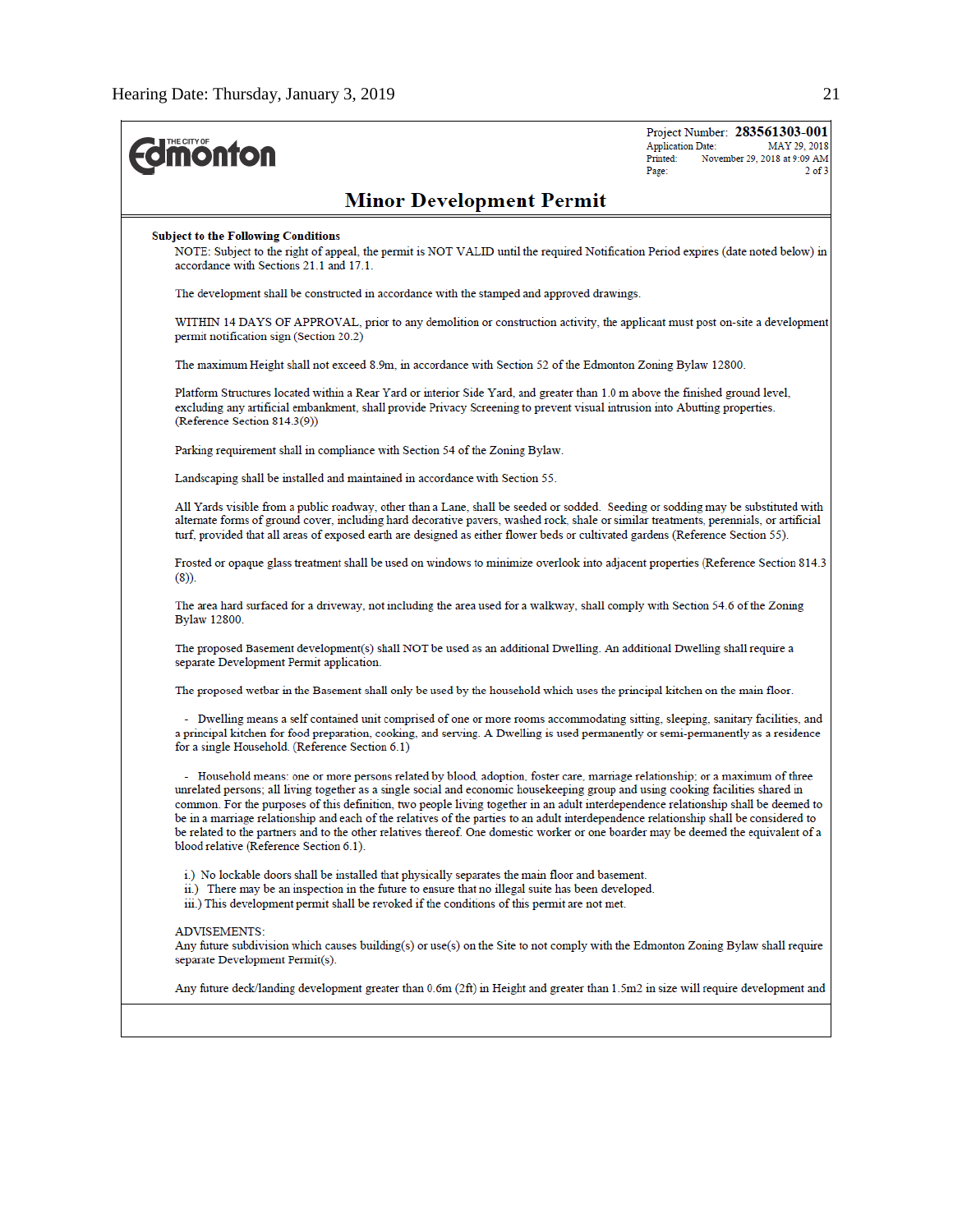| <b><i><u><b>MONTON</b></u></i></b>                                                                                                                                                                                                                                                                                                                                                                                             |                                                                                                                                                                                                                                                                                                                                                                                                                                                                                                                                                                                                           |                           |                      | Project Number: 283561303-001<br><b>Application Date:</b><br>MAY 29, 2018<br>Printed:<br>November 29, 2018 at 9:09 AM<br>Page:<br>$3$ of $3$                                                                                                                      |  |  |  |
|--------------------------------------------------------------------------------------------------------------------------------------------------------------------------------------------------------------------------------------------------------------------------------------------------------------------------------------------------------------------------------------------------------------------------------|-----------------------------------------------------------------------------------------------------------------------------------------------------------------------------------------------------------------------------------------------------------------------------------------------------------------------------------------------------------------------------------------------------------------------------------------------------------------------------------------------------------------------------------------------------------------------------------------------------------|---------------------------|----------------------|-------------------------------------------------------------------------------------------------------------------------------------------------------------------------------------------------------------------------------------------------------------------|--|--|--|
| <b>Minor Development Permit</b>                                                                                                                                                                                                                                                                                                                                                                                                |                                                                                                                                                                                                                                                                                                                                                                                                                                                                                                                                                                                                           |                           |                      |                                                                                                                                                                                                                                                                   |  |  |  |
| building permit approvals                                                                                                                                                                                                                                                                                                                                                                                                      |                                                                                                                                                                                                                                                                                                                                                                                                                                                                                                                                                                                                           |                           |                      |                                                                                                                                                                                                                                                                   |  |  |  |
|                                                                                                                                                                                                                                                                                                                                                                                                                                | Any future deck enclosure or cover requires a separate development and building permit approval.                                                                                                                                                                                                                                                                                                                                                                                                                                                                                                          |                           |                      |                                                                                                                                                                                                                                                                   |  |  |  |
|                                                                                                                                                                                                                                                                                                                                                                                                                                | Lot grades must comply with the Edmonton Drainage Bylaw 16200. Contact Lot Grading at 780-496-5576 or<br>$lot.$ grading $@$ edmonton.ca for lot grading inspection inquiries.                                                                                                                                                                                                                                                                                                                                                                                                                             |                           |                      |                                                                                                                                                                                                                                                                   |  |  |  |
|                                                                                                                                                                                                                                                                                                                                                                                                                                | The driveway access must maintain a minimum clearance of 1.5 m from the service pedestal and all other surface utilities. The<br>applicant or property owner is responsible for the location of all underground and above ground utilities and maintaining the<br>required clearance as specified by the utility companies. Alberta One-Call, Shaw, and Telus should be contacted at least two weeks<br>prior to the work beginning to have utilities located. Any costs associated with the relocation or removal of the service pedestal<br>shall be at the expense of the applicant or property owner. |                           |                      |                                                                                                                                                                                                                                                                   |  |  |  |
|                                                                                                                                                                                                                                                                                                                                                                                                                                |                                                                                                                                                                                                                                                                                                                                                                                                                                                                                                                                                                                                           |                           |                      | The applicant is advised to research the Land Title for this property and to be aware of any restrictions in the Restrictive Covenant.<br>This approval does not imply consent for any structure that does not meet the requirements of the Restrictive Covenant. |  |  |  |
|                                                                                                                                                                                                                                                                                                                                                                                                                                |                                                                                                                                                                                                                                                                                                                                                                                                                                                                                                                                                                                                           |                           |                      | Unless otherwise stated, all above references to "section numbers" refer to the authority under the Edmonton Zoning Bylaw 12800.                                                                                                                                  |  |  |  |
| An approved Development Permit means that the proposed development has been reviewed against the provisions of the Edmonton<br>Zoning Bylaw. It does not remove obligations to conform with other legislation, bylaws or land title instruments including, but not<br>limited to, the ERCB Directive 079, the Edmonton Safety Codes Permit Bylaw or any caveats, covenants or easements that might<br>be attached to the Site. |                                                                                                                                                                                                                                                                                                                                                                                                                                                                                                                                                                                                           |                           |                      |                                                                                                                                                                                                                                                                   |  |  |  |
| information.                                                                                                                                                                                                                                                                                                                                                                                                                   |                                                                                                                                                                                                                                                                                                                                                                                                                                                                                                                                                                                                           |                           |                      | A Building Permit is required for any construction or change in use of a building. Please contact the 311 Call Centre for further                                                                                                                                 |  |  |  |
| <b>Variances</b><br>.(Section 814.3.19). Attached Garage is allowed to be attached, instead of detached (Section 814.3.19                                                                                                                                                                                                                                                                                                      |                                                                                                                                                                                                                                                                                                                                                                                                                                                                                                                                                                                                           |                           |                      |                                                                                                                                                                                                                                                                   |  |  |  |
| <b>Rights of Appeal</b><br>This approval is subject to the right of appeal as outlined in Chapter 24, Section 683 through 689 of the Municipal Government<br>Amendment Act.                                                                                                                                                                                                                                                    |                                                                                                                                                                                                                                                                                                                                                                                                                                                                                                                                                                                                           |                           |                      |                                                                                                                                                                                                                                                                   |  |  |  |
| Notice Period Begins: Nov 20, 2018                                                                                                                                                                                                                                                                                                                                                                                             |                                                                                                                                                                                                                                                                                                                                                                                                                                                                                                                                                                                                           | <b>Ends: Dec 11, 2018</b> |                      |                                                                                                                                                                                                                                                                   |  |  |  |
| Fees                                                                                                                                                                                                                                                                                                                                                                                                                           |                                                                                                                                                                                                                                                                                                                                                                                                                                                                                                                                                                                                           |                           |                      |                                                                                                                                                                                                                                                                   |  |  |  |
|                                                                                                                                                                                                                                                                                                                                                                                                                                | <b>Fee Amount</b>                                                                                                                                                                                                                                                                                                                                                                                                                                                                                                                                                                                         | <b>Amount Paid</b>        | Receipt#             | <b>Date Paid</b>                                                                                                                                                                                                                                                  |  |  |  |
| Development Permit Inspection Fee<br>Dev. Application Fee                                                                                                                                                                                                                                                                                                                                                                      | \$204.00<br>\$485.00                                                                                                                                                                                                                                                                                                                                                                                                                                                                                                                                                                                      | \$204.00<br>\$485.00      | 05059255<br>05059255 | May 29, 2018<br>May 29, 2018                                                                                                                                                                                                                                      |  |  |  |
| Lot Grading Fee                                                                                                                                                                                                                                                                                                                                                                                                                | \$143.00                                                                                                                                                                                                                                                                                                                                                                                                                                                                                                                                                                                                  | \$143.00                  | 05059255             | May 29, 2018                                                                                                                                                                                                                                                      |  |  |  |
| <b>Total GST Amount:</b>                                                                                                                                                                                                                                                                                                                                                                                                       | \$0.00                                                                                                                                                                                                                                                                                                                                                                                                                                                                                                                                                                                                    |                           |                      |                                                                                                                                                                                                                                                                   |  |  |  |
| <b>Totals for Permit:</b>                                                                                                                                                                                                                                                                                                                                                                                                      | \$832.00                                                                                                                                                                                                                                                                                                                                                                                                                                                                                                                                                                                                  | \$832.00                  |                      |                                                                                                                                                                                                                                                                   |  |  |  |
|                                                                                                                                                                                                                                                                                                                                                                                                                                |                                                                                                                                                                                                                                                                                                                                                                                                                                                                                                                                                                                                           |                           |                      |                                                                                                                                                                                                                                                                   |  |  |  |
|                                                                                                                                                                                                                                                                                                                                                                                                                                |                                                                                                                                                                                                                                                                                                                                                                                                                                                                                                                                                                                                           |                           |                      |                                                                                                                                                                                                                                                                   |  |  |  |
|                                                                                                                                                                                                                                                                                                                                                                                                                                |                                                                                                                                                                                                                                                                                                                                                                                                                                                                                                                                                                                                           |                           |                      |                                                                                                                                                                                                                                                                   |  |  |  |
|                                                                                                                                                                                                                                                                                                                                                                                                                                |                                                                                                                                                                                                                                                                                                                                                                                                                                                                                                                                                                                                           |                           |                      |                                                                                                                                                                                                                                                                   |  |  |  |
|                                                                                                                                                                                                                                                                                                                                                                                                                                |                                                                                                                                                                                                                                                                                                                                                                                                                                                                                                                                                                                                           |                           |                      |                                                                                                                                                                                                                                                                   |  |  |  |
|                                                                                                                                                                                                                                                                                                                                                                                                                                |                                                                                                                                                                                                                                                                                                                                                                                                                                                                                                                                                                                                           |                           |                      |                                                                                                                                                                                                                                                                   |  |  |  |
|                                                                                                                                                                                                                                                                                                                                                                                                                                |                                                                                                                                                                                                                                                                                                                                                                                                                                                                                                                                                                                                           |                           |                      |                                                                                                                                                                                                                                                                   |  |  |  |
|                                                                                                                                                                                                                                                                                                                                                                                                                                |                                                                                                                                                                                                                                                                                                                                                                                                                                                                                                                                                                                                           |                           |                      |                                                                                                                                                                                                                                                                   |  |  |  |
|                                                                                                                                                                                                                                                                                                                                                                                                                                |                                                                                                                                                                                                                                                                                                                                                                                                                                                                                                                                                                                                           |                           |                      |                                                                                                                                                                                                                                                                   |  |  |  |
|                                                                                                                                                                                                                                                                                                                                                                                                                                |                                                                                                                                                                                                                                                                                                                                                                                                                                                                                                                                                                                                           |                           |                      |                                                                                                                                                                                                                                                                   |  |  |  |